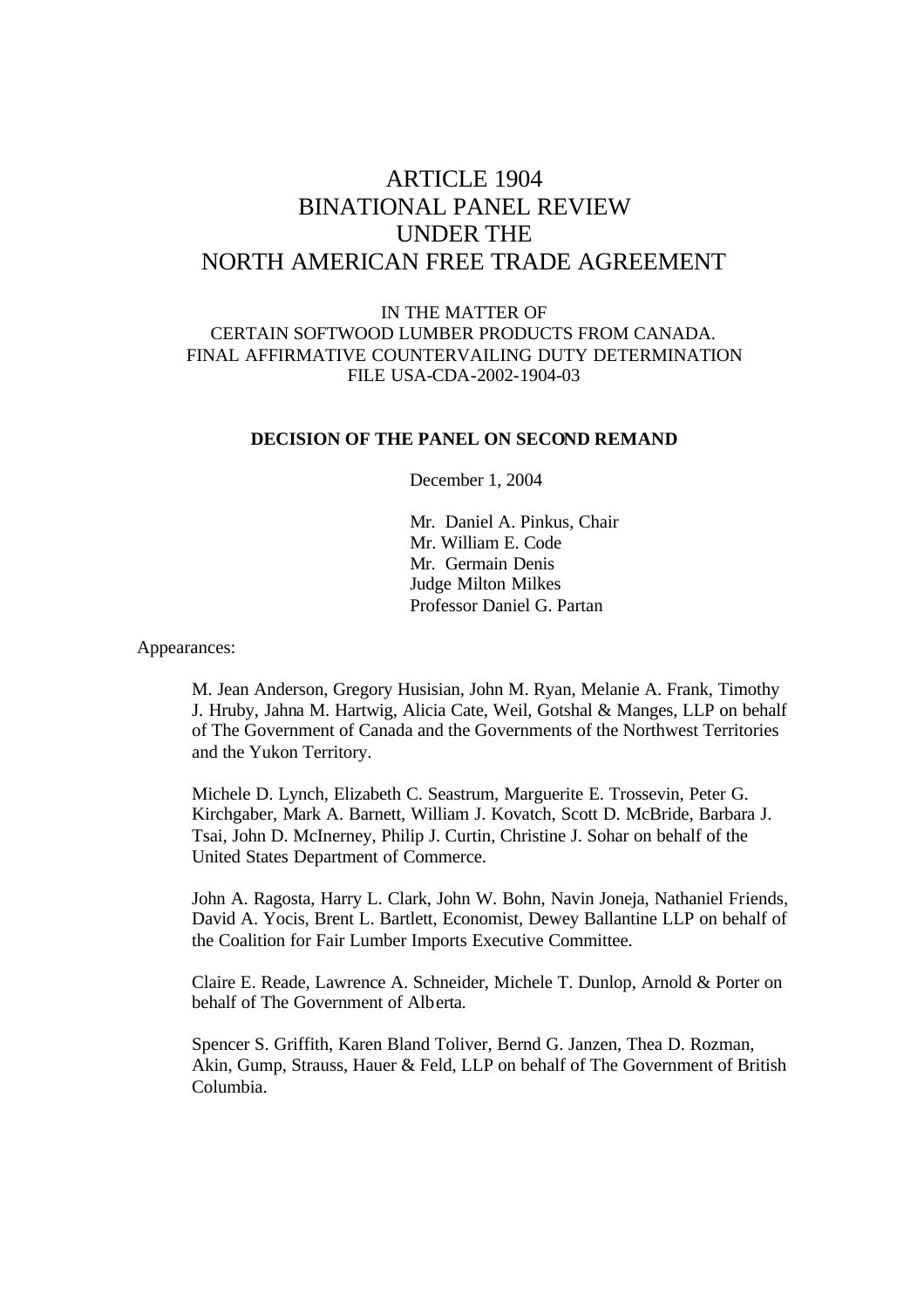Michele Sherman Davenport, Dennis James, Jr., Cameron & Hornbostel LLP, on behalf of the Governments of Manitoba and Saskatchewan.

Mark S. McConell, Lynn G. Kamarck, Christopher S. Stokes, Deen Kaplan, Ajay Kuntamukkala, Behnaz Kibria, Johnathan T. Stoel, Hogan & Hartson, LLP on behalf of The Government of Ontario.

Matthew J. Clark, Keith R. Marino, F. Alexander Amrein, Christina Benson, Nancy A. Noonan, Arent, Fox, Kintner, Plotkin, & Kahn on behalf of The Gouvernement du Québec.

W. George Grandison, John R. Labovitz, Anthony C. Epstein, Mark A. Moran, Matthew S. Yeo, Mary T. Mitchell, Asron R. Hutman, Steptoe & Johnson; Brian R. Canfield, Farris, Vaughn, Wills & Murphy on behalf of the British Columbia Lumber Trade Council.

Elliot J. Feldman, John J. Burke, Arland M. DiGirolamo, Michael S. Snarr, Baker & Hostetler LLP on behalf of Tembec Inc., the Ontario Forest Industries Association and the Ontario Lumber Manufacturers Association.

Robert C. Cassidy, Jr., Wilmer Cutler & Pickering on behalf of the Québec Lumber Manufacturers Association.

John E. Corette, III, Piper Rudnick LLP; Michael A. Hertzberg, Howrey Simon Arnold & White LLP, on behalf of the Maritime Lumber Bureau, The Maritime Provinces, and the producers located in the Maritime Provinces.

Stephen S. Spraitzar , Law Offices of George R. Tuttle, on behalf of Anderson Wholesale, Inc.

Veronique Lanthier, O'Melveny & Myers on behalf of Bowater Incorporated.

Jamie M. Wilks, McMillan Binch on behalf of the Canadian Lumber Remanufacturers' Alliance.

Julie C. Mendoza, Donald B. Cameron, Kaye Scholer LLP on behalf of Canfor Corporation.

Charles Owen Verrill, Wiley Rein & Fielding LLP on behalf of Doman Industries and Enyeart Cedar Products, LLC.

Harvey M. Applebaum, Covington & Burling on behalf of Domtar Industries Inc., and Domtar Inc.

Livingston Wernecke, Betts, Patterson & Mines, P.S. on behalf of Fred Tebb Sons, Inc.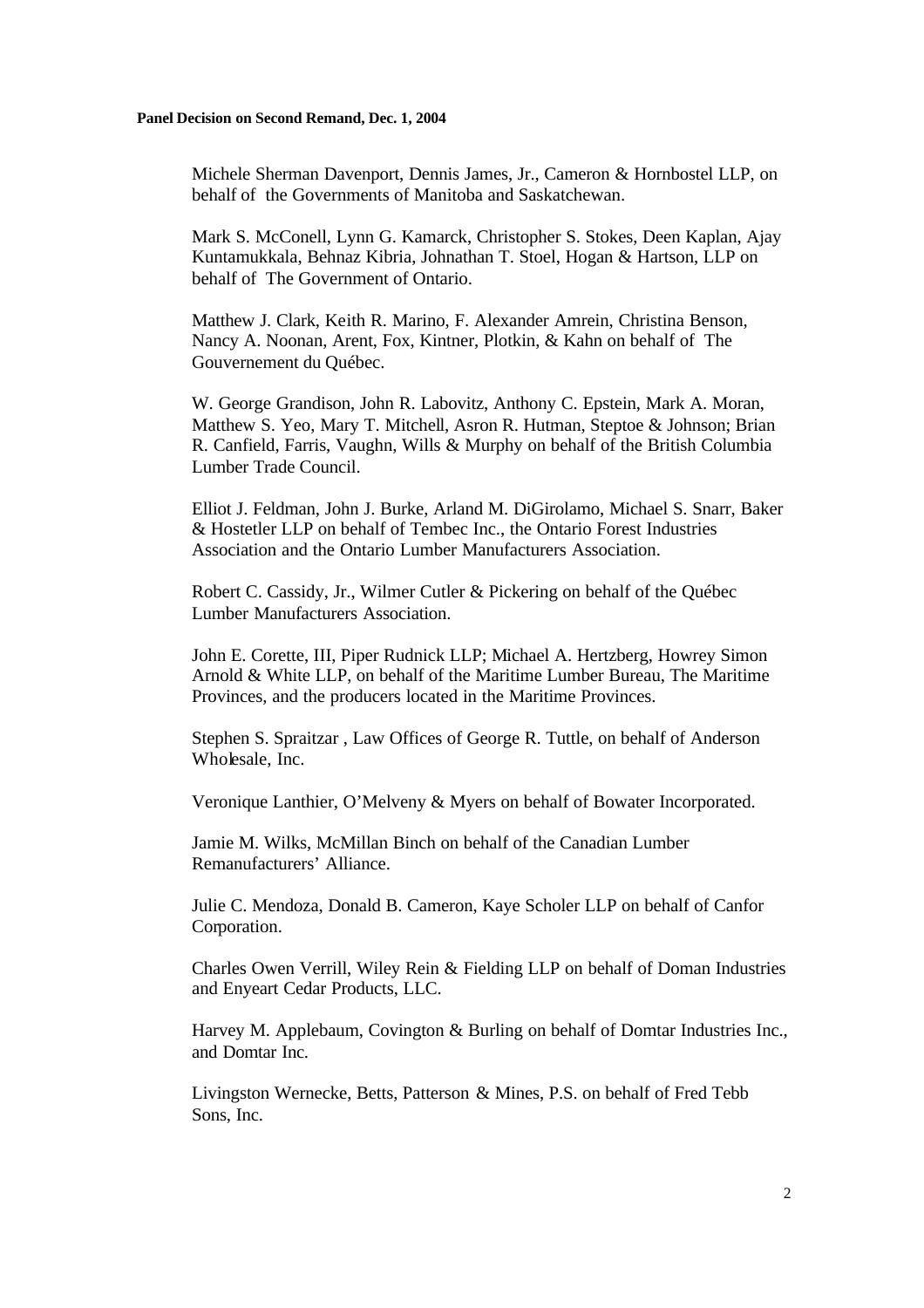Mark R. Sandstrom, Thompson Hine LLP on behalf of Goodfellow Inc.

Robert B. Luce on behalf of Idaho Timber Corporation.

William D. Kramer, Verner, Lipfert, Bernhard, McPherson and Hand on behalf of J.D. Irving, Limited.

Kenneth G. Weigel, Kirkland & Ellis on behalf of Lindal Cedar Homes, Inc.

C. Charles Lumbert on behalf of Moose River Lumber Company.

Susan Casey-Lefkowitz on behalf of the Natural Resources Defense Council.

Charles M. Gastle, Shibley Righton LLP on behalf of NorSask Forest Products, Inc., and the Meadow Lake Tribal Council.

Richard Bennett on behalf of Shearer Lumber Products.

Charles Thomason behalf of Shuqualak Lumber Company.

Thomas Peele, Baker & Mckenzie on behalf of Slocan Forest Products, Ltd.

Jeffrey E. Livingston, Holland & Knight on behalf of Tolko Industries, Ltd.

W.J. Rusty Wood on behalf of Tolleson Lumber Company, Inc.

Sam Kalen, Van Ness Feldman on behalf of the U.S. Red Cedar Manufacturers Association.

William Silverman, Hunton & Williams on behalf of Weldwood of Canada Limited.

Gracia Berg, Lisa A. Murray, Gibson, Dunn & Crutcher, LLP on behalf of West Fraser Mills, Ltd.

Matthew M. Nolan, Miller & Chevalier on behalf of Weyerhauser Company.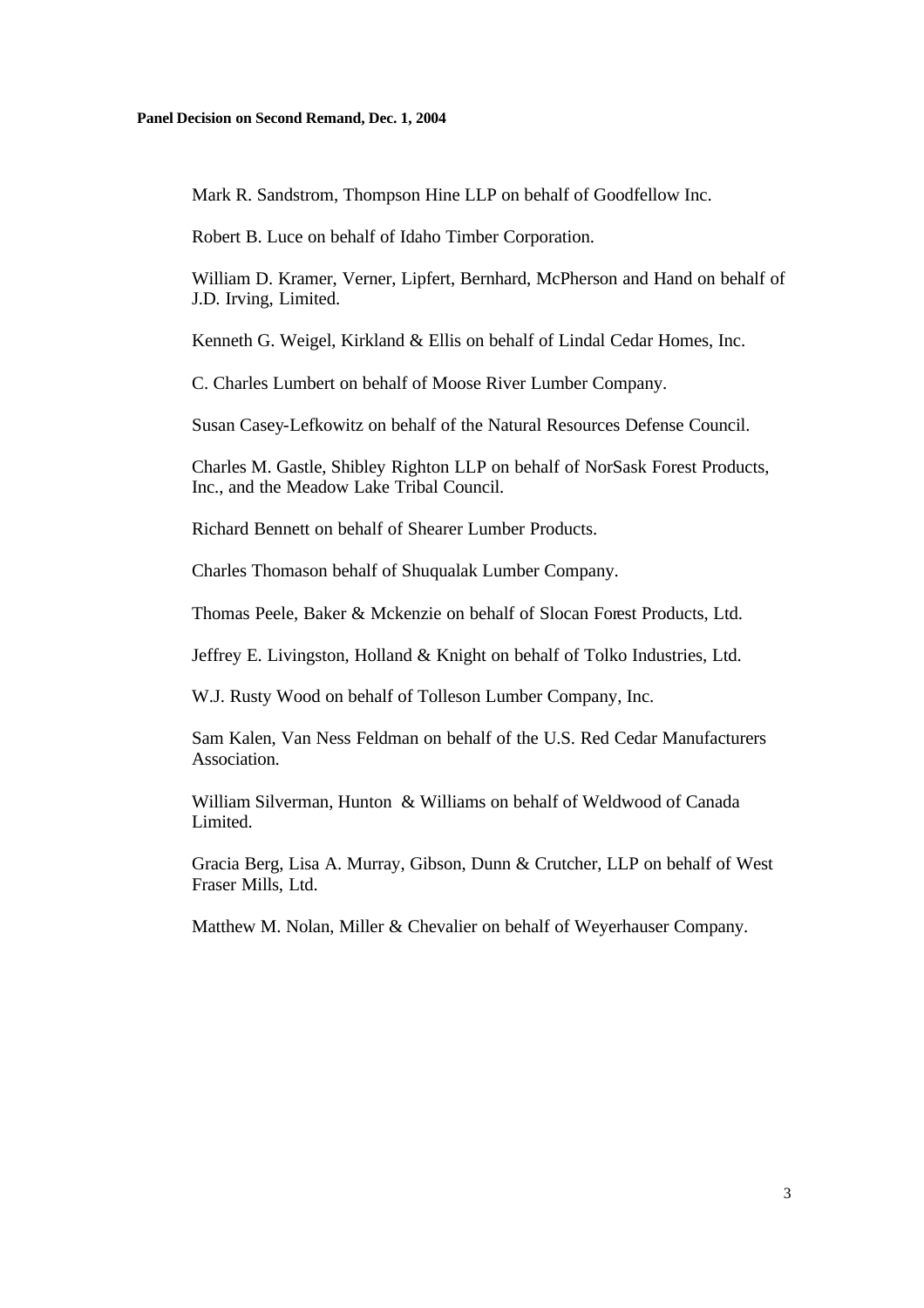### **I. INTRODUCTION**

This Panel was constituted pursuant to the North American Free Trade Agreement ("NAFTA") to review challenges to the final affirmative countervailing duty determination issued by the U.S. Department of Commerce ("Commerce," "the Department," or "The Investigating Authority") relating to certain softwood lumber products from Canada. See *Notice of Final Affirmative Countervailing Duty Determination and Final Negative Critical Circumstances Determination: Certain Softwood Lumber Products from Canada*, 67 Fed. Reg. 15545 (April 2, 2002) ("Final Determination"). In the Final Determination, Commerce concluded that provincial stumpage programs under which Canadian provinces confer rights to harvest standing timber on government owned forestlands are subsidies to producers of softwood lumber which are countervailable under United States law. The Department calculated the subsidy to be 19.34 % *ad valorem.*

On August 13, 2003 the Panel issued its first decision which ruled that the Final Determination properly found the elements necessary to support the conclusion that the Canadian Provincial governments provided a countervailable subsidy to timber harvesters, but that the Investigating Authority had not properly calculated the benefit flowing from the subsidy. The case was remanded to the Department to, *inter alia,* redetermine the benefit. In order to accomplish this task the Department sought additional information from the Canadian parties following which, on January 12, 2004, Commerce issued its Remand Determination ("First Remand Determination"). In that document the Investigating Authority recalculated a revised countervailing duty rate of 13.23 percent *ad valorem*. In so doing, the Department, pursuant to the August 13, 2003 Decision of the Panel, revised its benefit methodology.

Both the Petitioner and the Canadian parties raised numerous objections to the Department's First Remand Determination. After briefing by the parties, a second oral hearing was held on April 1, 2004 in Washington, D.C. On June 7, 2004 this Panel rendered a second decision, remanding the matter to the Investigating Authority to address certain issues and redetermine the benefit, if any. This the Department did in its Second Remand Determination of July 30, 2004 finding a revised rate of 7.82%, *ad valorem*. The Canadian parties have raised a number of issues in opposition to the Second Remand Determination, and so the matter is, once again, before this Panel for review. While the Petitioner continues to contest the overall methodology used by the Department in both of the Remand Determinations, it has also filed briefs in support of the Department's decision.

While familiarity with the history of this matter and with the two prior decisions of this panel will generally be assumed throughout this decision, a brief summary of the posture of this case will be helpful to the reader. In the Final Determination, the Investigating Authority found that stumpage systems administered by the Canadian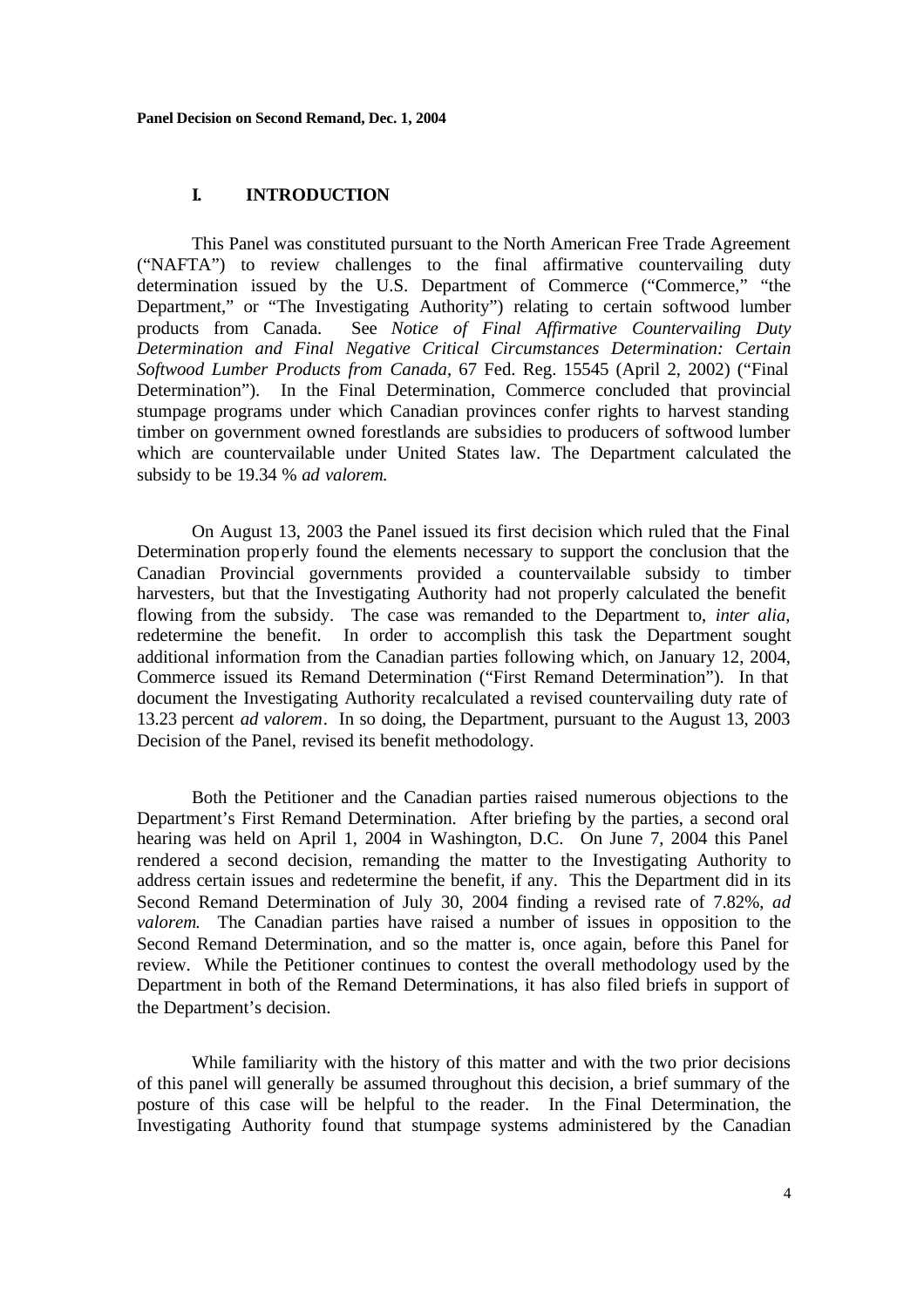provincial governments conferred a benefit upon producers of softwood lumber within the meaning of 19 U.S.C. 771(5)(E).<sup>1</sup> Paragraph (iv) of subsection (E) further provides that a benefit is conferred when the government provides a good (standing timber, in this case) for less than adequate remuneration. The adequacy of remuneration:

…shall be determined in relation to prevailing market conditions for the good or service being provided…in the country which is subject to the investigation or review. Prevailing market conditions include price, quality, availability, marketability, transportation, and other conditions of…sale.

19 U.S.C. 771(5)(iv).

In order to determine whether the prices the Provinces charged for stumpage conferred a benefit, the Investigating Authority created benchmark prices for comparison purposes. Commerce sought to apply its regulations which call for, in the first instance, "market prices for the good or service from actual transactions within the country under investigation (including imports).<sup>2</sup> However, it rejected the use of prices for Canadian timber. Although the Panel expressed some scepticism regarding the justification for Commerce's refusal to use transactions in Canada, under the deferential standard of review applicable to panel reviews, we upheld Commerce's decision.

Commerce, in the Final Review, then went to the second tier in the hierarchy set forth in the regulation, which provides, in pertinent part:

> **…** if actual market-determined prices are unavailable in the country under investigation, world market prices that would be available to purchasers in the country under investigation.19 U.S.C. 351.511(a)(2)(ii).

 In applying this standard, the Department created benchmark prices based upon prices for U.S. stumpage, adjusted for various factors intended to reflect market conditions in Canada. This Panel ruled that the use of benchmark prices so derived was not supported by substantial evidence and was therefore contrary to law. Accordingly, the matter was remanded to the Department for further consideration.

 $\overline{\phantom{a}}$ 

<sup>1</sup> The Department also found other necessary elements for the imposition of countervailing duties under section 771(5), namely that the government provided a financial contribution, and that the benefit was specific. This Panel's previous opinions did not disturb these findings, and accordingly only the benefit part of the formula is at issue at this time.

 $2^{2}$  19 U.S.C. 351.511(a)(2).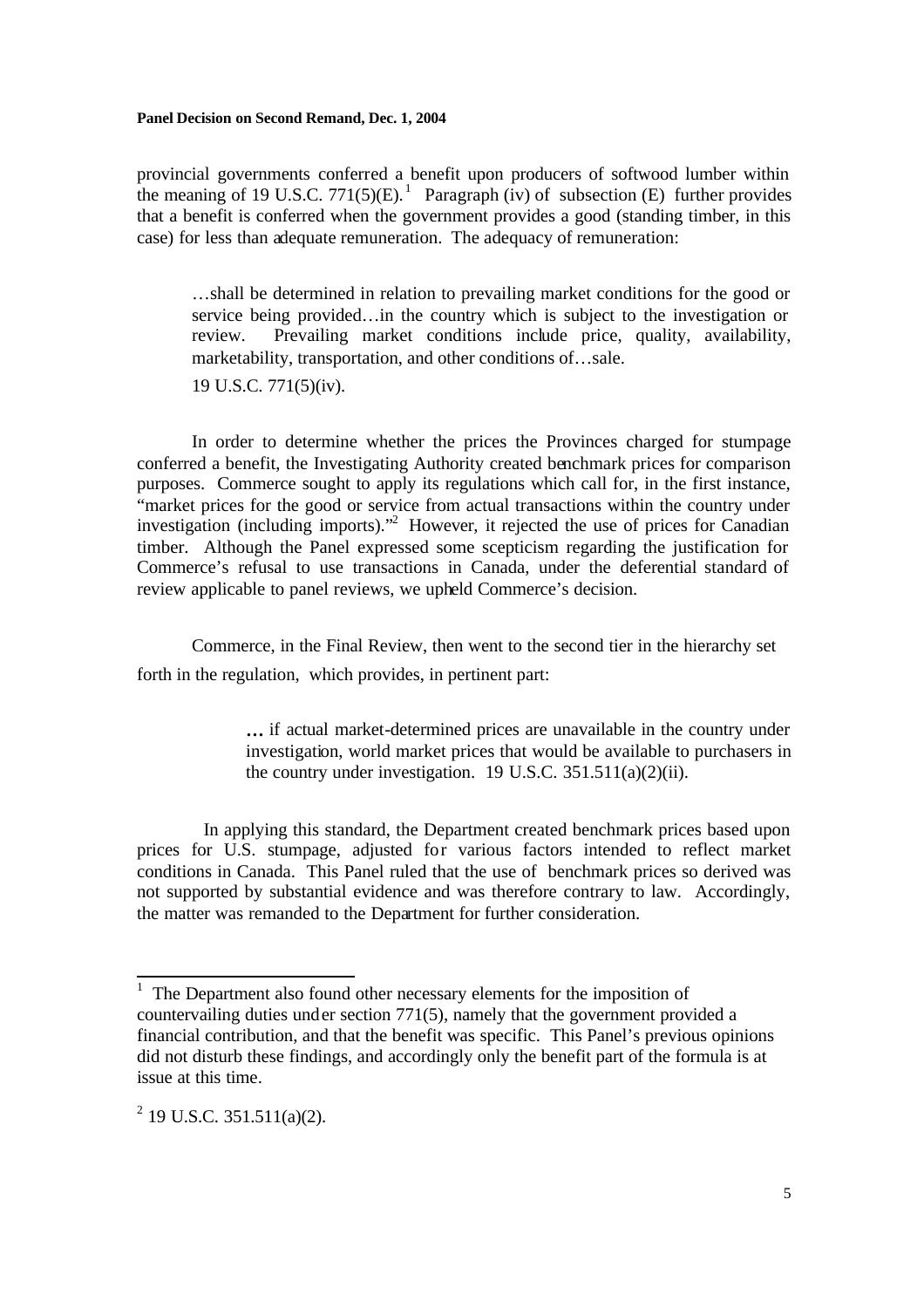In its First Remand Determination, the Investigating Authority created a new methodology for establishing benchmark prices, this time under the third tier of the cited regulation, which provides:

(iii) if there is no world market price available to purchasers in the country in question, an assessment of whether the government price is consistent with market principles.

 This methodology was based upon the premise that a benchmark could be developed if there were sales of logs which were traded without the intervention of government programs. The Department stated its rationale as follows:

**…** in considering what prices to use as benchmarks to measure the adequacy of remuneration for standing timber, we started with the fact that log markets and standing timber markets are both primary markets from which lumber manufacturers obtain wood fiber. Lumber manufacturers start with finished lumber prices and subtract their own, non-wood production costs to determine the maximum amount they would be willing to pay for logs. The independent log seller, in turn, starts with the price of the log it could receive, and subtracts harvesting and transportation costs to arrive at the maximum it would be willing to pay for stumpage. The landowner, in turn, will charge the maximum stumpage price the independent logger would pay.<sup>3</sup> (*footnote omitted*)

 Both the Petitioner and the Canadian parties raised objections to the use of benchmarks derived from sales of logs from private forests. However, the Panel found that the approach taken by Commerce was not unreasonable. It did find, however, that the calculations were not wholly supported by substantial evidence. Therefore, the matter was, once again, remanded to the Department to address these issues. In addition, the Investigating Authority requested that the Panel remand for further consideration of several items.

# **II. THE REMAND ORDERS AND PANEL DIRECTIONS**

The Department, in its briefs before the Panel requested that the Panel remand the case to consider:

(1) The issue of adjustment for harvesting costs for Manitoba and Saskatchewan.

(2) The calculation of the numerator in British Columbia.

<sup>&</sup>lt;sup>3</sup> Remand Determination, p.12.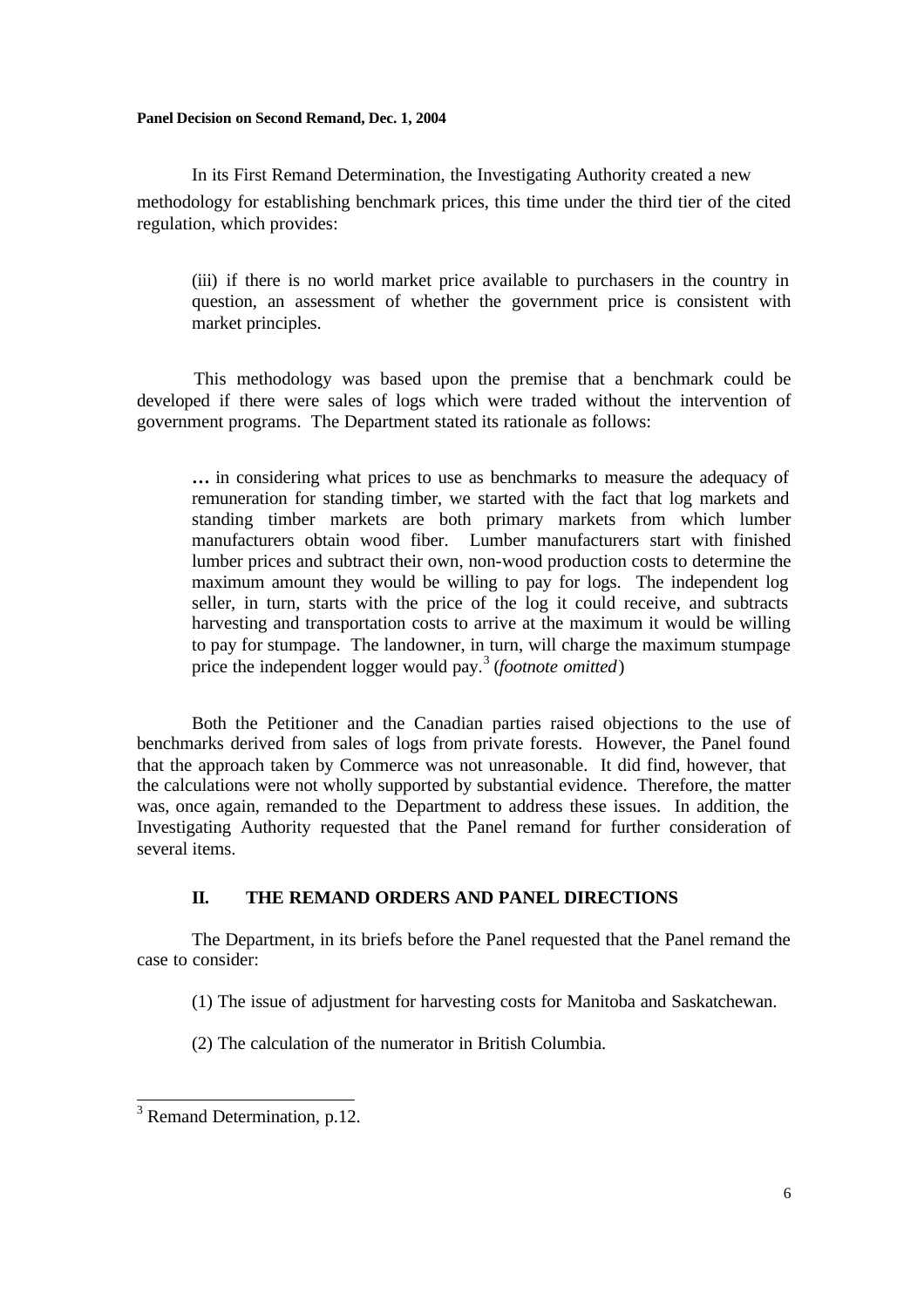(3) The Department's omission of Douglas-fir from the Vancouver Log Market prices used as domestic log prices in the British Columbia Coast species matching.

(4) The exclusion of the following categories of building logs in the Vernon price list from the benchmark calculation in interior British Columbia: "spruce bldg logs," "spruce bldg logs (dry)," "white pine (dry) bldg logs," "pine bldg logs," and "cedar bldg logs."

(5) The exclusion from the benchmark calculation for British Columbia, of the Revelstoke Community Forest Corp Log Sale Prices.

(6) The making of adjustments, both downward and upward with respect to certain harvesting costs in Québec.

(7) The re-evaluation of whether Québec mills use pulpwood imports to produce softwood lumber.

(8) The correction of the conversion factor used to value non-standard cords.

(9) The exclusion, in the calculation of the Ontario benchmark, of price listings for "pine" logs that were actually White Pine logs.

It appears to the Panel that with respect to the first six items and item nine, Commerce has made the adjustments, and no objections thereto have been taken by the parties. Item eight appears to the Panel to be moot, as no conversion factor is necessary in view of our Second Remand Decision which prescribed the use of Sawlog Journal quotations.

Item seven, the question of pulpwood imports into Qu?bec is the subject of briefing before this Panel, and this question will be discussed in the Qu?bec section of this opinion.

This Panel, in turn, directed the Administering Authority to consider eleven items:

- (1) To recalculate the benchmark price for stumpage in British Columbia taking into account the actual market conditions that govern the sale of timber harvesting authority in that province, including the fact that Crown stumpage fees are charged for stands rather than for the individual species.
- (2) To recalculate the benchmark price in Ontario taking into account the actual market conditions that govern the sale of timber harvesting authority in that province.
- (3) To recalculate the benchmark log prices for Québec without use of the Sawlog Journal data. In the recalculation the Department must weight-average the import and Syndicates prices.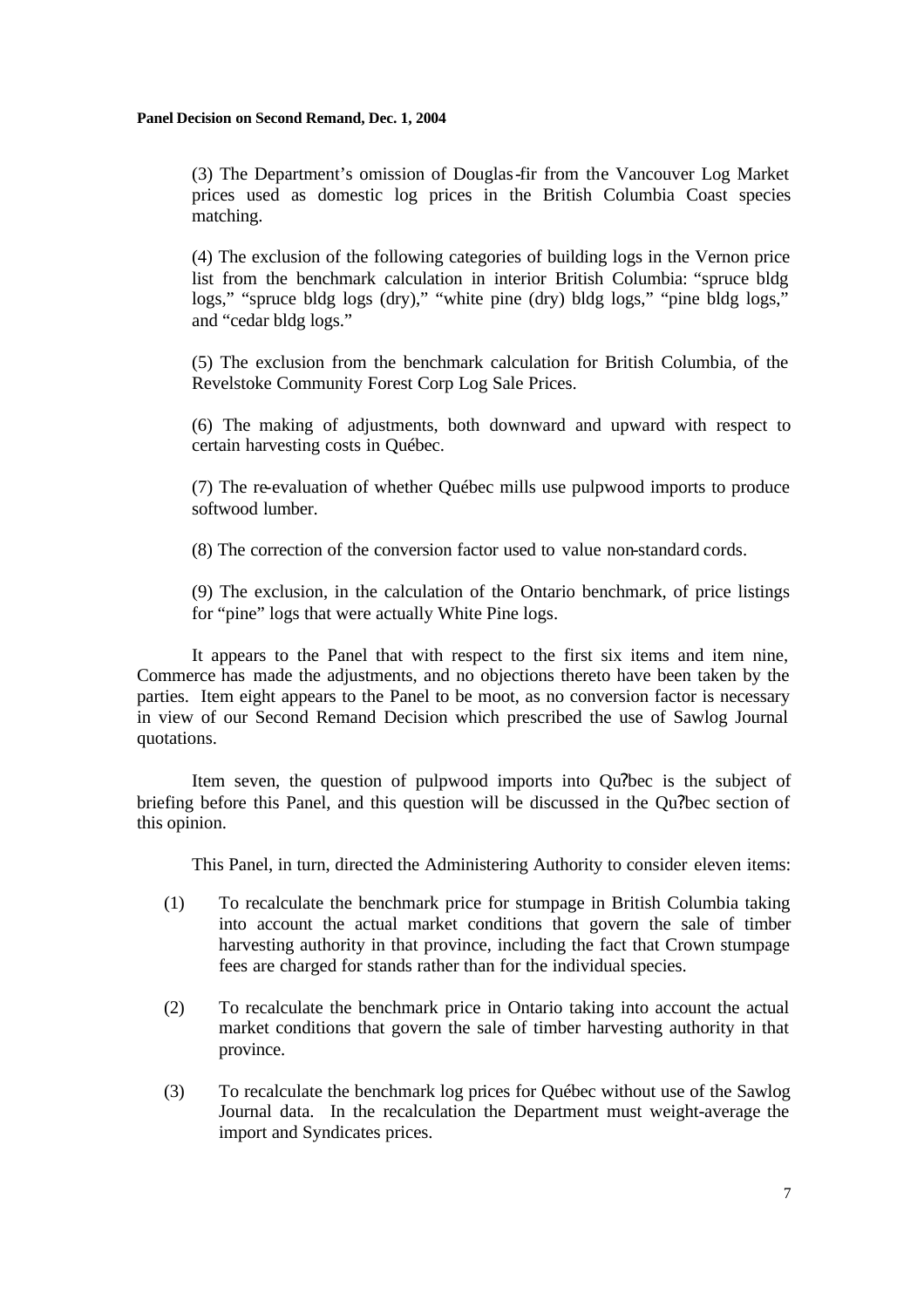- (4) To recalculate the Ontario benchmarks, without use of the Sawlog Journal data, and weight-average the imports with the KPMG domestic log sales information.
- (5) To recalculate the benchmark log price for Manitoba without use of the import data.
- (6) To recalculate the benchmark log price for Saskatchewan without use of the import data.
- (7) To recalculate the benchmark lo g price for Alberta without use of the import data.
- (8) To recalculate the benchmark for British Columbia and to explain the basis for its action. If the Department is able to calculate a benchmark with weightaveraging of the domestic and import data, it is directed to calculate a benchmark with weight-averaging of the domestic and import prices. In its recalculation the Department must determine whether there is substantial evidence to support the Douglas fir benchmark.
- (9) To reconsider the adjustment for profit with respect to the benchmarks for all provinces. The Panel recognizes that it may not be unreasonable for the Department to reconsider the method used to estimate profit in Alberta, and accordingly, grants the remand request on this point. However, if the Investigating Authority cannot determine a better estimate of the amount of profit for Alberta, it is not authorized to change it.
- (10) To recalculate the denominator to include the appropriate proportion of the production of smaller sawmills in all provinces, and to provide a reasoned explanation of any deviation from the proportion included in respect of the production of the large sawmills.
- (11) To recalculate its exclusion analysis for Materiaux Blanchet's St. Pamphile Border Mill on a mill-based subsidy rate as it had determined in the original investigation.

Notwithstanding that the Department addressed each of these questions in its Second remand Determination, there is considerable controversy regarding the results of its consideration. We will not discuss them in the order in which they were listed, but rather with respect to each of the provincial calculations.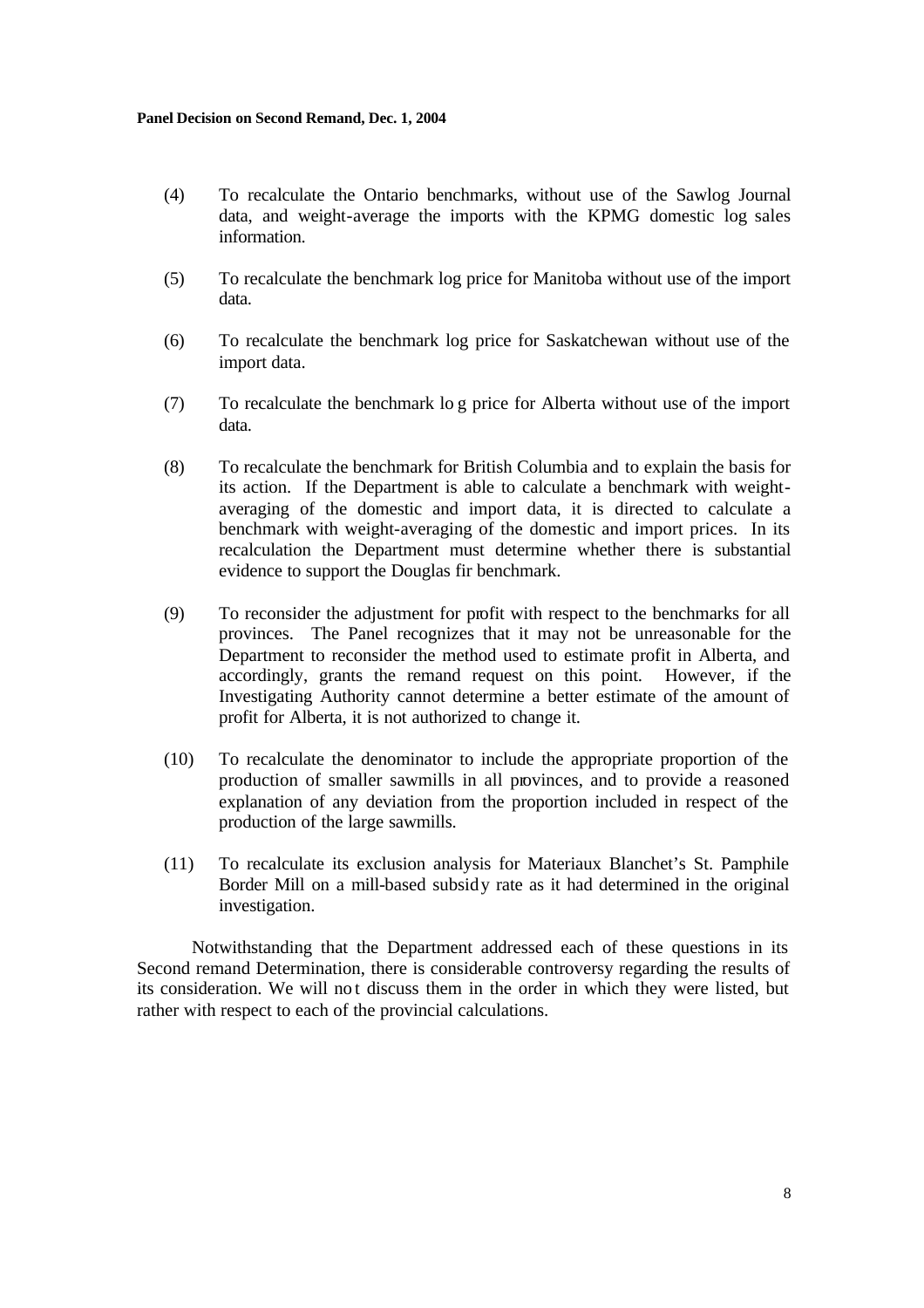### **III. STANDARD OF REVIEW**

In each of the previous opinions of this Panel, we have, by way of introduction, discussed the standard of review required to be applied by a binational panel created pursuant to Chapter 19 of the North American Free Trade agreement. While the Panel is mindful of the standard of review to be applied, it sees no reason to once again recite the case law interpreting this standard. Reference is made, in this connection, to the previous decisions of this Panel. Suffice it to say at this time, that the Panel is required by Section 516A(b)(1)(B) of the Tariff Act of 1930, as amended, to "hold unlawful any determination, finding, or conclusion found…to be unsupported by substantial evidence on the record, or otherwise not in accordance with law…"

### **IV. DISCUSSION**

The Second Remand Determination of the Investigating Authority first discussed the issue arising from the Panel's order concerning the necessity of examining whether the profit earned by owners of private forests should be accounted for in the development of log-based benchmarks. The Determination then separately discussed the benchmark calculations for each province. As the issues concerning the profit calculations are not the same for each province, the Panel will proceed to an examination of the revised benchmarks on a province-specific basis.

# **A. ALBERTA**

### **(i) BENCHMARK PRICES**

The Panel directed the Department to recalculate the benchmark prices for Alberta without the use of import data as there was no substantial evidence that the two small import shipments reflected market conditions in Alberta. This the Department did. No objection has been raised against the implementation of this order by any party.

### **(ii) PROFIT**

The Panel also ordered the reconsideration of the profit allowance for Alberta.

In the first Remand Determination, the Investigating Authority calculated the benchmark by ded ucting from the weighted average private log price an amount of C\$3.46. Its explanation for this deduction was as follows:

From the KPMG weighted average price of C\$50.94, we deducted C\$3.46 to account for imputed profit, as reported in the November 19, 2003 Government of Alberta Supplemental Questionnaire Response at Exhibit AB-S-73.<sup>4</sup>

 4 Alberta Calculations memo, p. 23.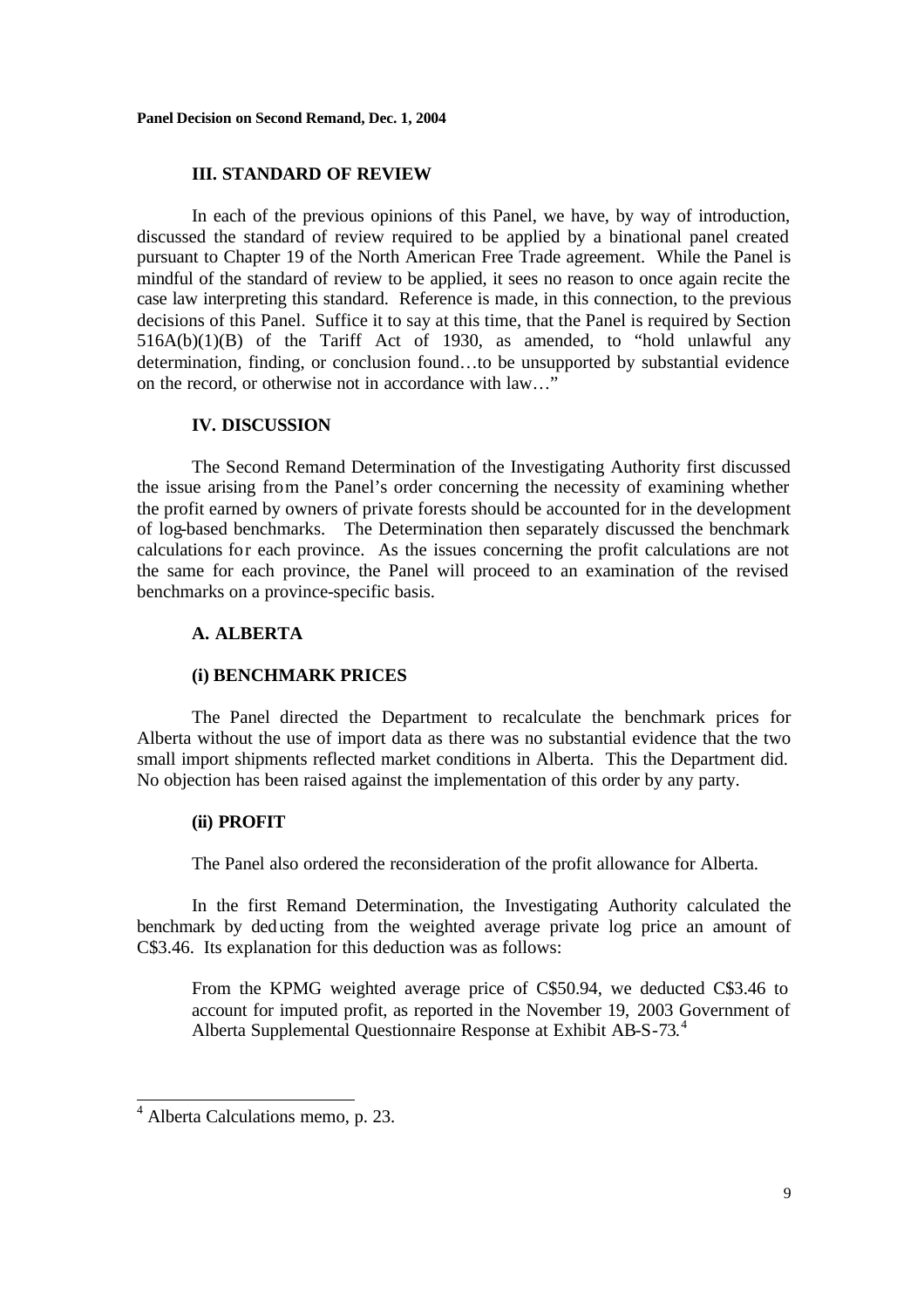In the brief filed by Commerce before this Panel at the time of the first remand, the Department requested that the Panel remand for further consideration of this profit adjustment. The Panel understood that the Department intended to eliminate this adjustment.

The question of profit arises in this context. The Department's methodology on remand was based upon an analysis of market conditions in Canada. In describing the basis for using private log prices as reflective of market principles, the Department stated:

Lumber manufacturers start with finished lumber prices and subtract their own, non-wood production costs to determine the maximum amount they would be willing to pay for logs. The independent log seller, in turn, starts with the price of the log it could receive, and subtracts harvesting and transportation costs, to arrive at the maximum it would be willing to pay for stumpage. The landowner, in turn, will charge the maximum stumpage price the independent logger would pay.<sup>5</sup>

In the Second Remand Determination the Department also identified the three parties in the log transaction as the landowner, the log seller, and the sawmill. However, in the Panel's remand determination, we said:

The Panel is not persuaded that the Department made a reasonable effort to estimate log seller's profits. Nor has it pointed to any substantial evidence that supports its post-decision rationale that all independent log sellers are also harvesters. At the oral argument it was suggested by the Canadian parties that the opposite is true, namely that in most cases the harvester is an independent contractor and the log seller is the owner of the woodlot. <sup>6</sup>

The Panel does not question the idea that the profits of the independent harvester are included in the amount it charges for harvesting. However, in its Second Remand Determination Commerce<sup>7</sup> states:

The profit we need to adjust for is that of an independent harvester w*ho paid stumpage for standing timber, incurred harvesting costs, and made a profit on the log sales.*<sup>8</sup> (emphasis added)

As the Panel sees the matter, there are several possibilities. First, the forest owner could harvest its own logs and sell them to a sawmill. The forest owner could also sell to

<sup>&</sup>lt;sup>5</sup> First Remand Determination, pp. 11-12, January 12, 2004.

<sup>&</sup>lt;sup>6</sup> Remand opinion, p. 27.

 $7$  Second Remand Determination, p. 4.

<sup>&</sup>lt;sup>8</sup> Second Remand Determination, p. 4, July 30, 2004.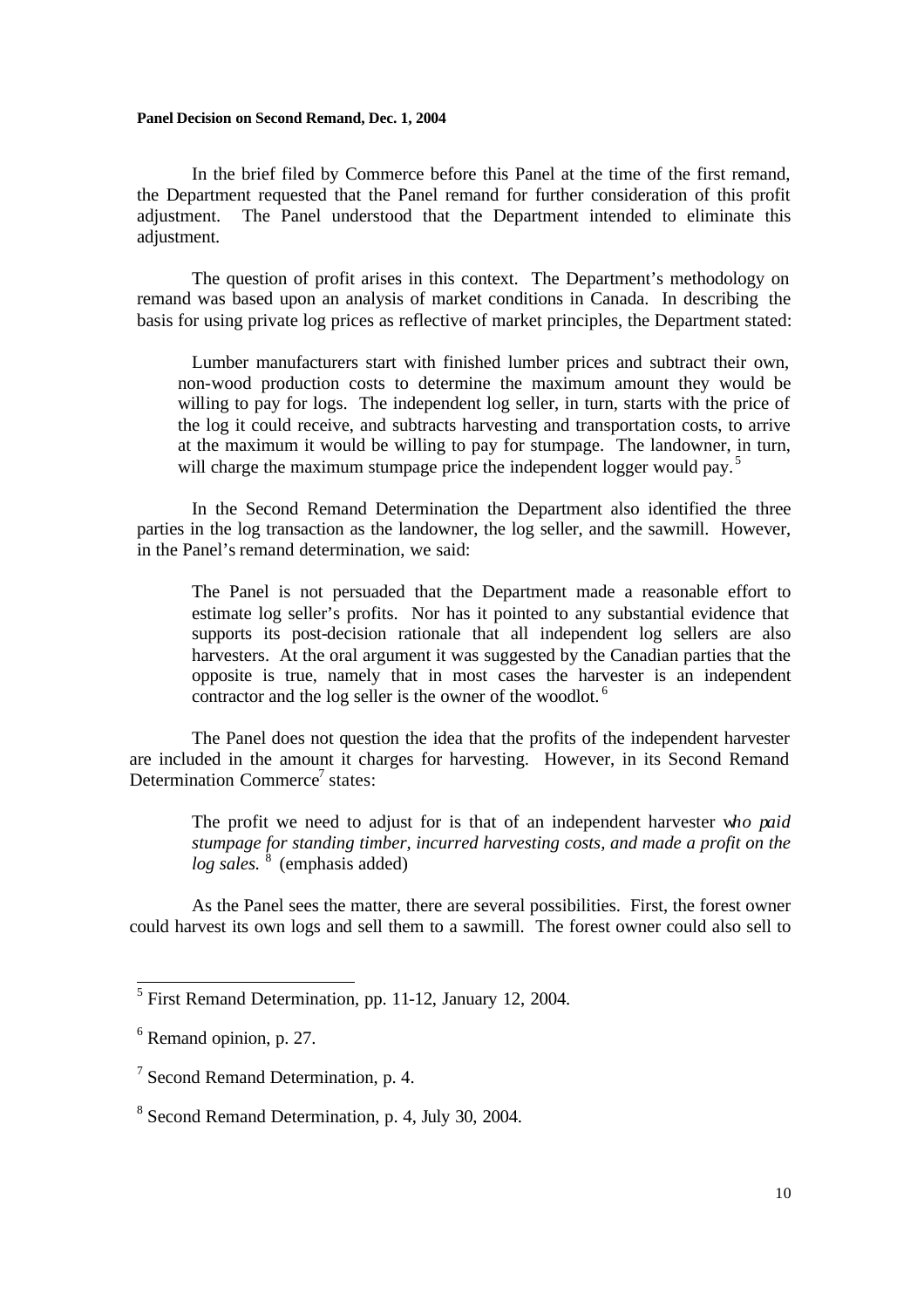an independent harvester who sells to a mill. Lastly, the forest owner could hire an independent harvesting contractor and sell the logs itself to a sawmill.

If the theory behind the log-derived benchmark is to get "back to the stump" in order to compare it to the tenure-holder's stumpage, as the Panel understands, it is necessary to account for any elements beyond the private forest owners' stumpage in the context of prevailing market conditions in Canada.

In our second Remand Decision the Panel understood that the prevailing market conditions were represented by the last of the three scenarios posited above.<sup>9</sup> Indeed, at page 4 of the Second Remand Determination, Commerce stated: "Alberta and Ontario reported harvest costs from integrated lumber producers who pay independent contractors to harvest for them. These independent contractors harvest timber for a fee." We don't find anything in the Department's determination to suggest that the harvesting of private timber is done in a different manner, and accordingly, it seems that this arrangement represents prevailing market conditions in Canada.

The Panel understood stood that this is exactly how the Investigating Authority viewed the prevailing market conditions in Alberta, and that, accordingly, that is the reason the Department deducted the wood lot owner's profit in the first instance, in order to arrive at a benchmark price for private stumpage. And that is why the Panel directed the Department to apply a better rate of profit for the benchmark only if it could, but not to eliminate the profit component entirely.

In fact, what the Department did in the Second Remand Determination was to conflate the forest owner with the harvester, i.e. rely upon the second of the above scenarios, and conclude that the harvester's profit was already accounted for in the figure

In Québec, for example, the record evidence indicates that most private logs are sold by private wood lot owners through marketing syndicates, and most of these wood lot owners contract out the harvesting function. As evidence, I cite a report put on the record on October  $31<sup>st</sup>$ , 2003 by the Coalition, by Messrs. Cox and Lutz, remand public record document 24 at page 84. It identifies the fact that in the private markets in Québec, the tendency is to contract out logging services. Transcript, pp. 210, 211.

<sup>&</sup>lt;sup>9</sup> At oral argument counsel for the Québec Lumber Manufacturer's Association stated, in response to the Department's assertion that the harvester is the log seller,

To the contrary. The prevailing market condition, not in all circumstances, but in most, is one where the log seller is either the land owner or the tenure holder, and the harvester is an independent, unrelated contractor, a logging contractor, and as Commerce described them at some point in its brief, the independent harvester. Emphasis on the word independent.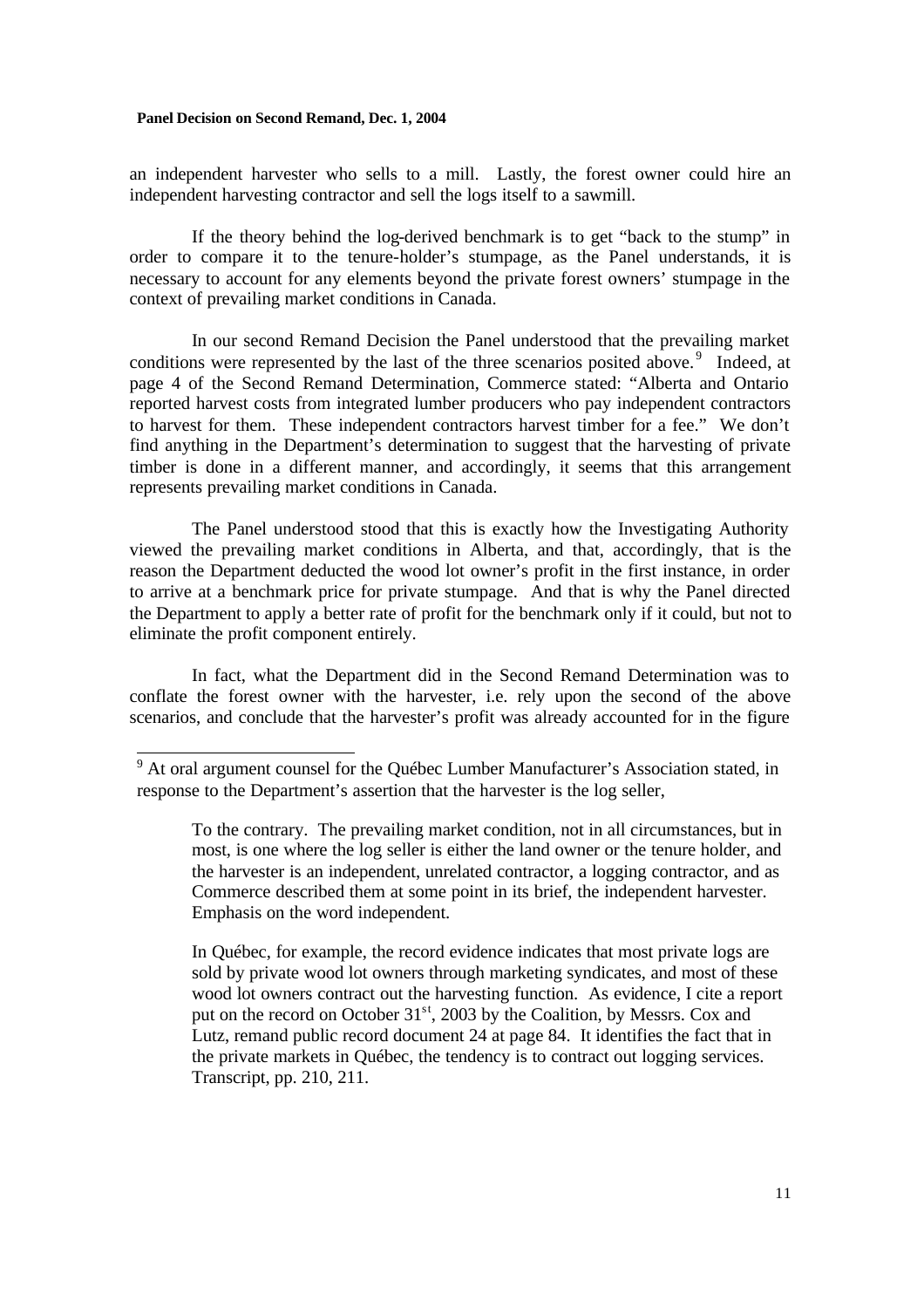for harvesting costs. However, Commerce indicated that since it was constrained by the Panel's decision, not to eliminate the profit entirely, it reduced the C\$ 3.46 by one half, to C\$1.73. It reasoned that:

…in light of the Panel's decision and despite our disagreement with the Panel's remand, we have used Alberta's calculation as the basis for a profit calculation. However Alberta has acknowledged that the entire C\$3.46 is not profit for the harvester, but rather the C\$3.46 includes "some amount of profit." In light of Alberta's statement, and to mitigate the impact of the flaw in Alberta's methodology, we concluded that there was a better option than simply using C\$3.46 as the profit amount.

As noted above, our market principle analysis is modeled on two separate transactions by independent economic actors: the independent harvester (log seller) and owner of the trees (standing timber seller). The C\$3.46 figure is available to cover the profit of both of those independent economic actors. Lacking information on the separate transactions, it is reasonable to divide the profit evenly between the two. This approach is consistent with past Department practice where we lacked record information to determine whether and to what extent certain costs or benefits accrued to various parties in the transaction. See, e.g., *LTV Steel Co. v. United States*, 985 F. Supp. 95, 117 (CIT 1997).<sup>10</sup>

The Petitioner agrees with the Department that there should be no deduction for profit. It points out that the harvesting costs are largely attributable to tenure holding sawmills, and the stumpage price is the Crown stumpage price. Thus, the gap between log and stumpage prices (C\$3.46) would be made up of any logger profit and the subsidy benefit, if any. Thus, there is no substantial evidence, even if you consider the harvester to be an independent contractor, as to how much, if any, of this gap could be attributed to the private log seller.

Alberta, for its part, argues that there is no record evidence of any amount of profit included in the harvesting and hauling data, as those costs are derived from figures provided by integrated tenure holders, and there is no information as to, or to what extent, they involve independent contractors, or just the mill owners' costs. More importantly:

…even if evidence on the record showed that the harvest and haul cost data include profits for the services being provided (which it does not), this, as the Panel has recognized, would not in any way eliminate the need for a profit adjustment on the log sale itself. Log sellers are not charities; they want to sell their products at a profit. The fact that the harvester and hauling contractor will receive profits for whatever services they provide does not change the seller's desire for a profit on the product it is selling.<sup>1</sup>

 $\overline{\phantom{a}}$ 

 $10$  Remand Determination, pp. 5,6.

 $11$  Canadian Parties' Rule 73(2) brief, p. B-2.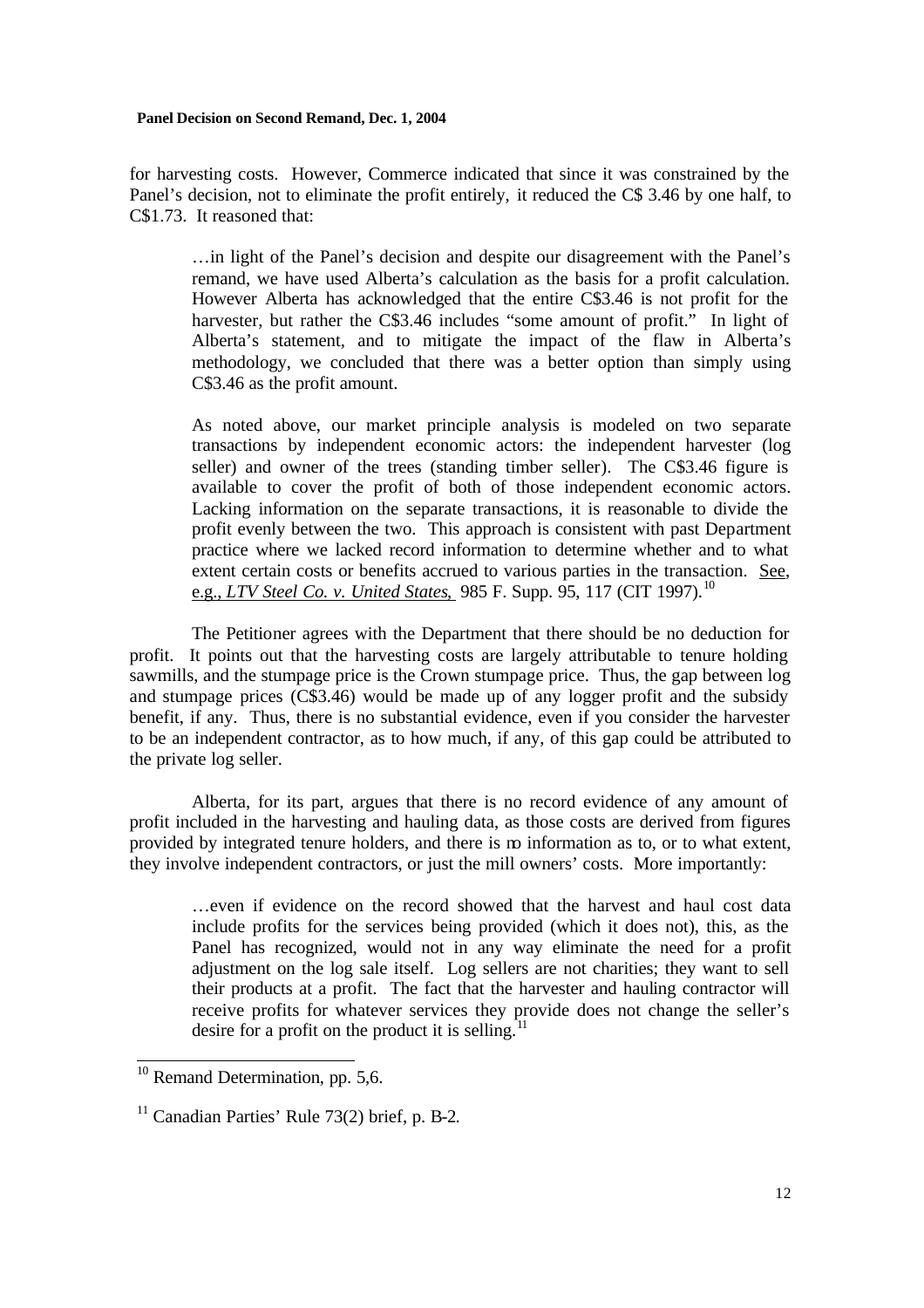The Panel cannot understand how the Department could have mistaken our intent, as it does not appear that it made a serious effort to ascertain the profit earned by sellers of private logs in Alberta. Commerce says that since the harvester's profit is included in the fee for service, it would be double-counting by further deducting for profit. Canada is, however, arguing for deduction of the log seller's profit independent of any profit earned by the harvester. It is conceivable that our opinion left room for confusion on the part of the Department (although we are of the view that it was clear enough), but that is exactly what the Panel had in mind.

In any event, what Commerce did do with respect to our directions, is not supported by substantial evidence. The Department reasoned that since it was not clear how much of the profit might be attributable to the harvester and how much might by allocated to the owner of the trees, it would be appropriate to divide the profit in half. Whether this action is, as claimed, consistent with past Department practice, we do not read the case cited, *LTV*, as supporting this action. In that case the Court held that there was substantial evidence to support the Department's action since it was based upon a reasonable inference. Specifically, Commerce had reasoned that in the absence of any contrary information, two parties in a negotiation would have equal bargaining power. Accordingly, it was fair to assume that such negotiations would give a result midway between the starting points of the two parties. There is not a credible analogy to the situation at hand.

There is no credible evidence of which the Panel is aware, that any of the C\$3.46 is attributable to independent harvester profit, and in sum, the Department has not come up with a better estimate of log-seller profit in Alberta than the C\$3.46 figure used in the First Remand Determination. The Investigating Authority is therefore directed to reinstate the C\$3.46 as a deduction for profit in Alberta.

# **B. QUÉBEC**

In addition to the issue of profit, the Panel remanded three issues specific to this province. First, the Investigating Authority requested two remands: one, to adjust for harvesting costs and another, to consider the inclusion of pulpwood imports in calculating the benchmarks. In addition, the Panel directed that the Sawlog Journal prices be removed from the benchmark calculation and to weight-average the import and Syndicate prices. Qu?bec also raised the question of quality as requiring an adjustment of prices for imported logs that can produce more lumber than domestic logs.

# **(i) HARVESTING COSTS**

In the Second Remand Determination calculations, the Department adjusted the harvesting costs both upward and downward to reflect silviculture costs of tenureholders. No objection has been raised by any party to those adjustments.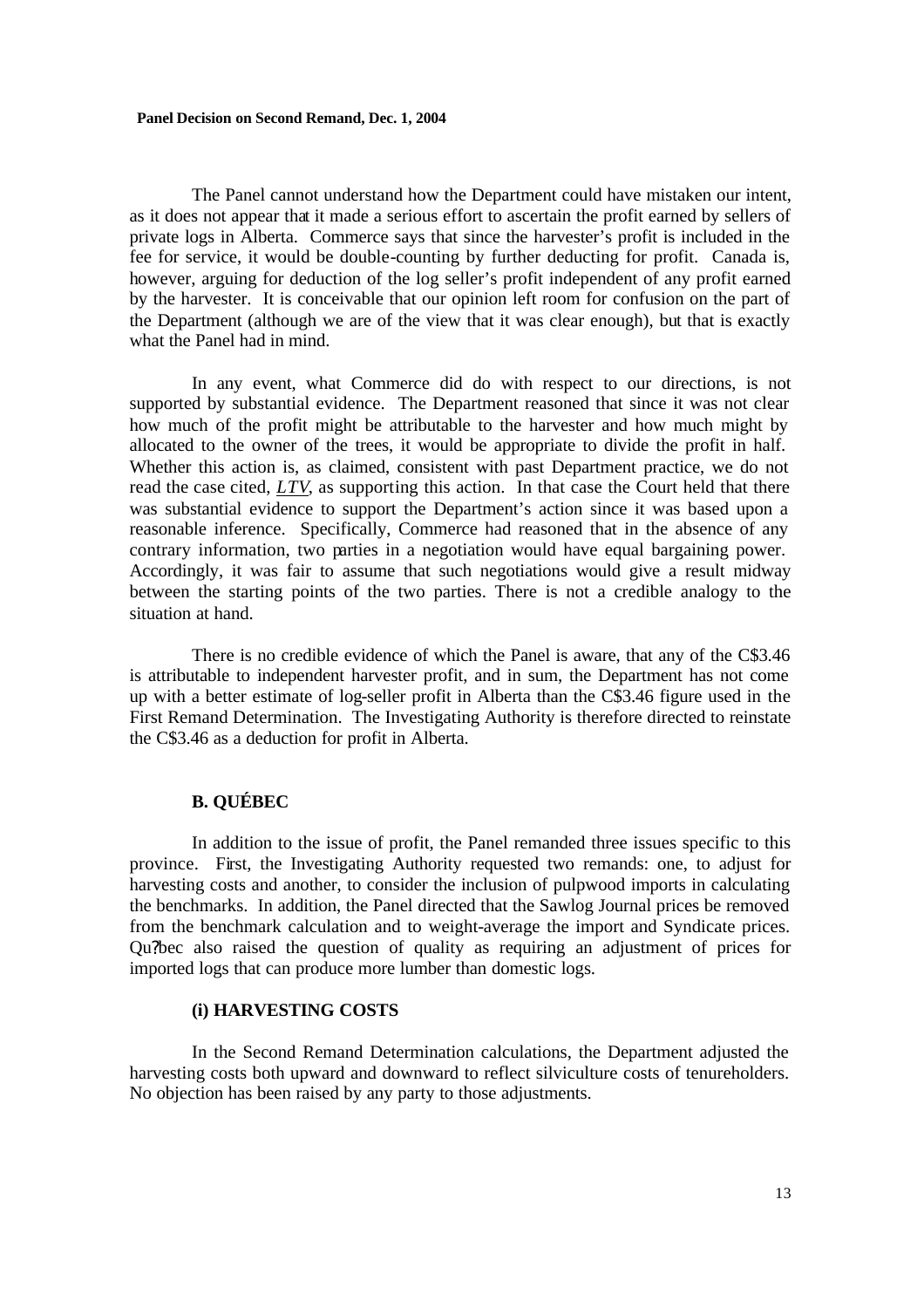### **(ii) PULPWOOD**

The second remand issue arises from the contention of the Canadian parties that certain imports classified as pulpwood are, in fact, used to make softwood lumber. In the first Remand Determination benchmark calculation the Department did not include these imports in the overall quantity of sawlogs imported into Québec. As the logs identified as pulpwood are of a lower value, the effect is to raise the overall price of imported logs. As indicated in the Second Remand Determination, the remand request arose from the Canadian argument that in considering exclusion requests for Québec mills, it became apparent that the volume of logs used by those mills exceeded the volume of sawlog imports relied upon by the Department in the first Remand. Thus, argues Canada, there must have been some other logs (namely pulpwood), that were actually used in making softwood lumber.

The Department, in the Determination at issue rejects this contention. First, it argues, the import statistics come from entries for which the importers have represented the intended use of the imports. In other words, it is the importer who has indicated whether the logs are intended for making lumber or pulp, and Commerce contends that there is no evidence to support the idea that the importers misrepresented this intended use.

Secondly, the Department asserts, the information collected during the consideration of exclusion requests relates to the volume of logs consumed by the mills, rather than the amount imported during the period of investigation ("POI"). Thus, there need be no correlation between the import statistics and exclusion findings.

The Petitioner supports the Department. It contends that much of the apparent discrepancy in the volume of imports vs. the volume used to make lumber can be explained away since the logs could have been sourced from other Canadian provinces, could have been either sourced from a time outside of the POI, or used during such time. In addition, the Coalition argues that the exclusion applications cannot be relied upon for a variety of reasons. Petitioner also states that there is no reason to question the accuracy of the import statistics.

Canada's argument based upon the discrepancy between the figures derived from the company exclusion process and the import statistics cites the figure of over 2.4 million cubic meters of imported logs shown (and verified) to have been used to make lumber, while only 1.47 million cubic meters of sawlogs were shown to have been imported. Thus there are over 900,000 cubic meters of sawmill input that is not accounted for. The only possible reason for this is that much of the 1.47 million cubic meters of imported wood which was denominated in the import statistics as other than "wood in the rough," i.e. pulpwood, was, in fact, used to make lumber. Further, Canada claims that the record contains evidence that in eastern Canada, smaller logs are frequently used to make lumber.

In its case brief before this Panel, The Department does not address the discrepancy discussed above, but relies principally upon the assertion that the import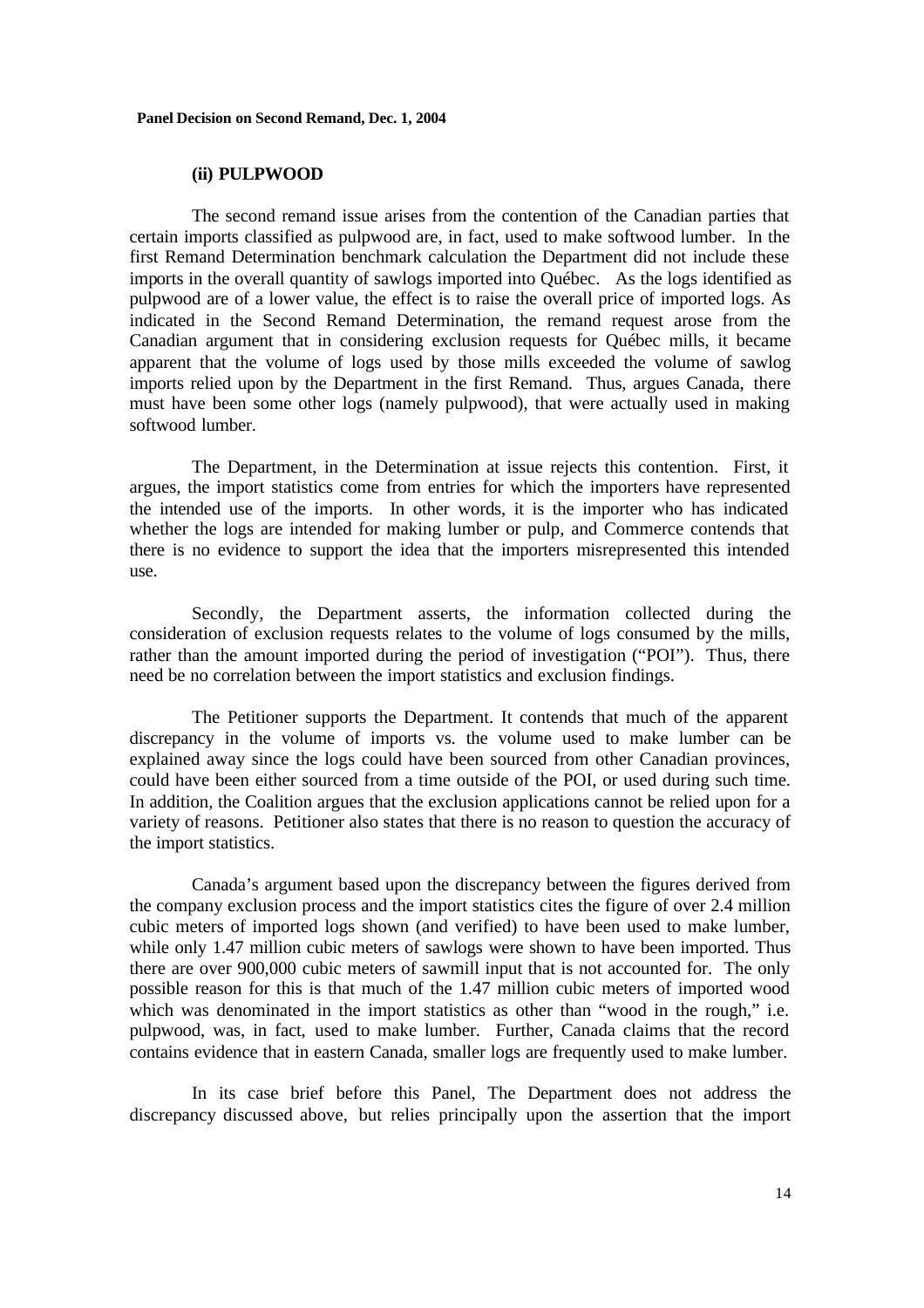statistics represent credible evidence of the intended use of the imports. As noted by the Petitioner, the import statistical category in issue is "logs for pulping," a specific end use.

The Panel also notes that if it is true that smaller logs which might have been entered as pulpwood are, in fact, used in Qu?bec for making lumber, we have not seen any evidence that Commerce could have determined with any degree of certainty the volume of logs so used.

Therefore, the Panel is of the view that the approach taken by the Investigating Authority is not unreasonable. While Canada points to evidence which suggests that there is an anomaly in the information developed in the exclusion process, it has not explained away the inference to be drawn from the import statistics. The Panel cannot understand why sawmills importing logs to be used to make lumber would have identified them as "logs for pulping". Therefore, we find that there is credible evidence to support the Department's conclusion.

### **(iii) SAWLOG JOURNAL DATA & WEIGHT-AVERAGING**

The Panel directed the Department, in our Remand Decision, to recalculate the benchmark prices in Québec without the use of the Sawlog Journal data, and to weightaverage the import and Syndicate prices. The Department did both.

However, the Government of Qu?bec ("GOQ") vigorously asserts that the methodology used by Commerce in its weight-average calculations is flawed, and grossly overstates the (higher) value of the imports vs. the (lower) value of private forest logs.

The intention of the Panel was to have the Department weight-average the imports giving rise to one figure for imports, and to weight-average the private forest log prices to give a separate value for domestic logs, the two figures to be weight averaged together. Mechanically, this appears to have been done.<sup>12</sup> The GOQ, however, contends that the weight assigned to the domestic figure is faulty in that it should include all of the volume of logs that were used to make lumber, from both private *and Crown* forests. As a consequence, since the vast majority of logs used to make lumber are sourced from Crown lands, the benchmark prices should be weighted to reflect those logs.

Both the Investigating Authority and the Coalition contend that the Department followed the Panel's instructions in all respects, and that its methodology is consistent with the Department's regulations and long-standing practice.

In the Panel's view, the establishment of a benchmark price for domestic (private plus imports) logs has nothing to do with the total volume of logs (including Crown logs) that were made into lumber, or even harvested, during the POI. The purpose of the benchmark is to be able to compare private stumpage with Crown stumpage in order to

 $\overline{a}$ 

 $12$  Remand calculation for Québec, July 30, 2004.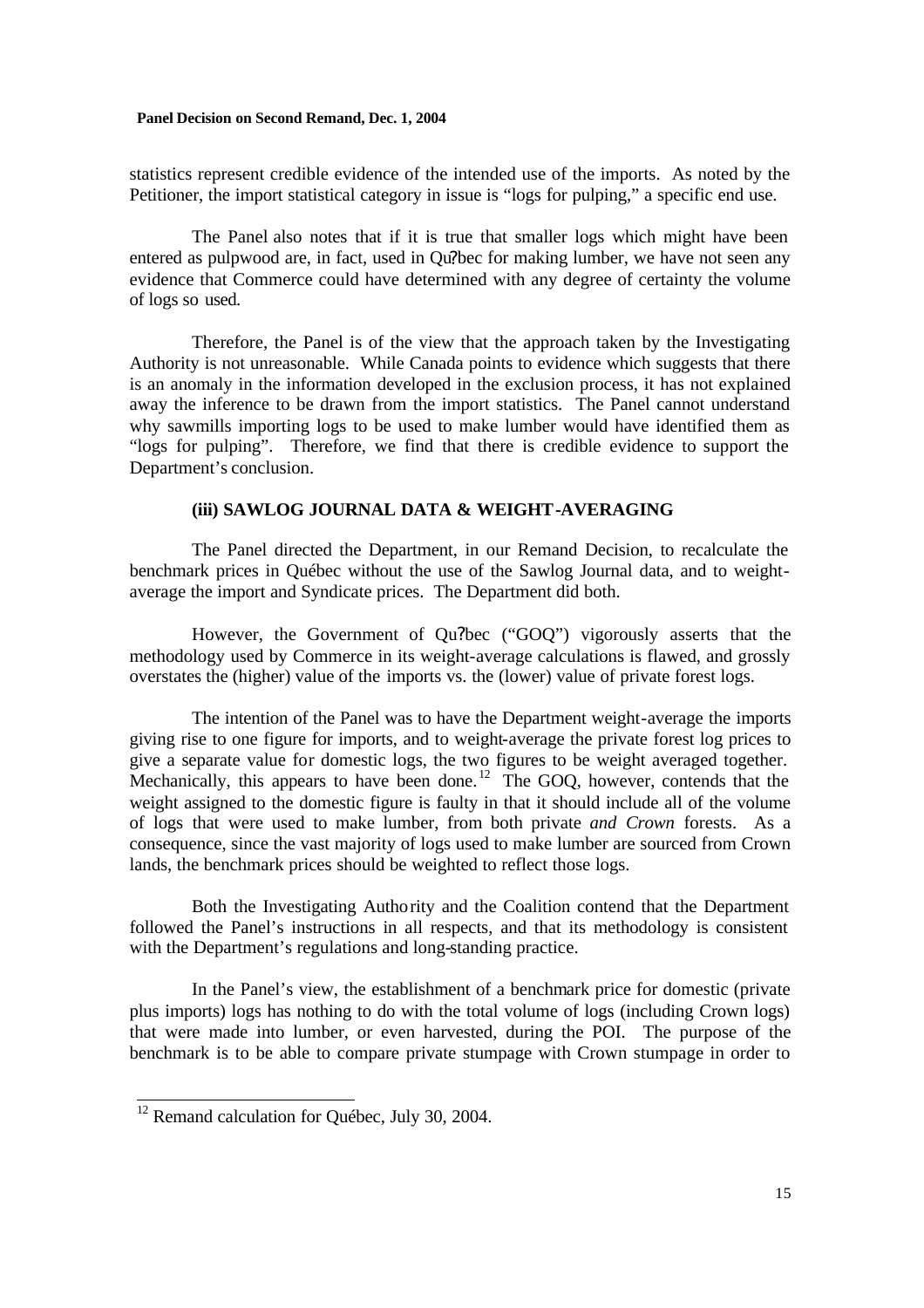determine the benefit attributable to Crown tenure-holders. Accordingly, we do not agree with the GOQ on this point.

There is one other respect in which the Investigating Authority's calculation has been called into question. In determining the weight-averaged price of the privately sourced logs in Qu?bec, the Department used reports from Syndicates of private woodlot owners. In some cases, the information reported by the Syndicates was not used by the Department with the explanation that "(d)ata submitted by the Syndicates [was] excluded from the Weighted-Average Price because there was no price reported with the volume, [the] sale was to a non-sawmill or [the] sale was not in Québec."<sup>13</sup> Commerce, in its Second Remand Determination does not discuss this point.

Canada contends that even if the weight-averaging excludes the volume of Crown harvest (with which the Panel agrees), it was improper to exclude what it claims to be over one million cubic meters of logs which fall into the above categories.

The Panel recognized that both the import statistics and the Syndicate reports were incomplete and did not in every respect reflect prevailing market conditions in Canada, but nonetheless could be used to approximate them. While it seems entirely reasonable to have rejected sales that were not to sawmills (even though the logs might well end up being made into softwood lumber), and to reject sales "not in Qu?bec," whatever that may mean, the Panel questions the rejection of sales for which no price was reported. We agree with the GOQ that in order to reflect actual market conditions in Qu?bec, the actual volume of privately sold logs should have been accounted for. The consequence of not doing so is to exaggerate the volume of imported logs in the overall benchmark prices.

It is reasonable to assume that Commerce has the ability to assign this additional volume the same benchmark prices developed for transactions which show both volume and price, or in some other manner to take these sales into account in developing the Qu?bec benchmark. Therefore, Commerce is directed either to include these volumes in the benchmarks, or to advise the Panel why it should not, or alternatively, why it cannot.

# **(iv) QUALITY**

 $\overline{a}$ 

Québec raises the question of whether, in developing benchmark prices for imported logs, it is necessary to adjust the prices for the fact that imported logs are in many cases superior to private forest logs, and can, therefore, produce more softwood lumber.

This question proceeds from the observation in the calculation of the SPF benchmark for Québec, that the import prices are 27.8% higher than the Syndicate prices, and this differential can only be accounted for by the fact that the imported logs are larger

 $13$  Remand calculation memo for Québec, attachment 2H, July 30, 2004.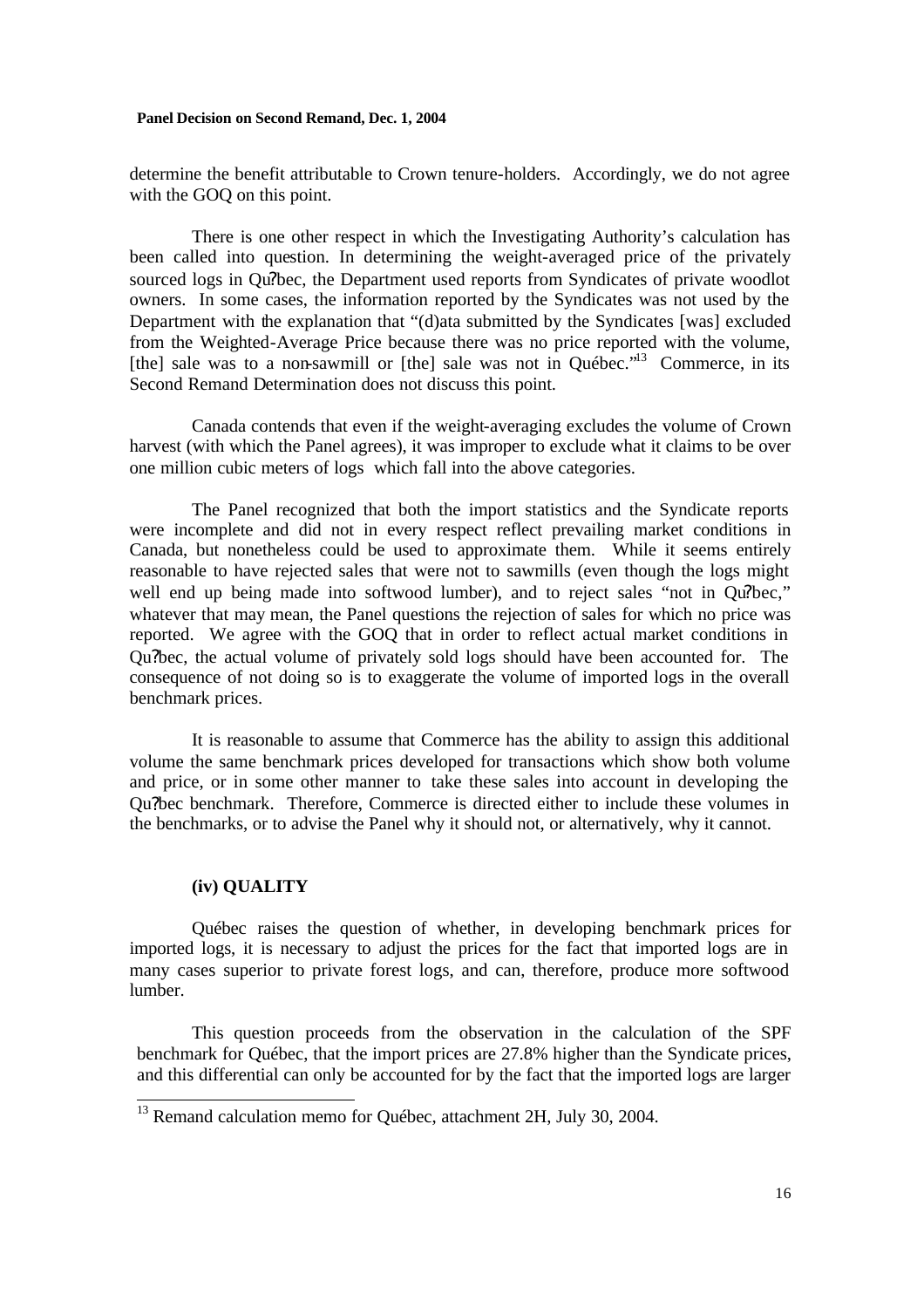and of better quality. Québec argues that there is no other reason why Canadian sawmills would pay more for imported logs than they do for allegedly price-suppressed wood that is produced in Canada. Further, it points to statistics drawn from the company exclusion process that demonstrate that lumber produced from imported logs is vastly more valuable than that produced from domestic logs.

The Petitioner sharply contests the GOQ argument on a number of grounds which need not be discussed in view of the Panel's conclusions.

Both the Department and the Petitioner contend that Canada cannot raise this argument at this time<sup>14</sup>on the grounds that Canada, by not raising this contention before the agency, is estopped from raising it now citing *Kokusai Electric Co. vs. E.F. Johnson Co.* 632 F. Supp. 23 (C.I.T. 1986) and *United States vs. Tucker Truck Lines, Inc.*, 344 U.S. 33 (1952) for the well established principle of exhaustion of administrative remedies.

However, the Panel does not feel that this issue need be addressed. At the time of the first remand, we considered the question of log based benchmarks. We recognized that the prices for imported logs were, on balance, higher than those for private forest logs in Canada. Nonetheless, we stated:

The Panel is of the view that the Department acted reasonably in examining import statistics in creating its log benchmarks. There are many sawmills, particularly in Qu?bec, which are close to the U.S. border, and it is clear that they can, and do, import sawlogs. There is no evidence in the record of which the Panel is aware, which suggest that the statistics do not fairly represent prices for sawlogs, and the Investigating Authority was reasonable in reaching this conclusion where there exists a sufficiently large volume of lower and higher value imports to balance the mix.<sup>15</sup>

In other words, regardless of whether the prices are high or low, imports are part of the mix of privately traded logs in Canada. As such, the Panel sees no reason why their prices should be adjusted as suggested by the GOQ to reflect market conditions.

### **(v) PROFIT**

As was the case with all of the other provinces, the Panel, in its Remand Decision, directed the Department to consider whether the Qu?bec benchmark log prices should be adjusted to account for log-seller profit. In considering the issue with respect to Qu?bec, Commerce did not base its calculations upon the theory that the independent harvester and the log seller were one in the same, although there is nothing in its Determination that

 $\overline{\phantom{a}}$ 

<sup>&</sup>lt;sup>14</sup> Indeed, the Administering Authority, in its brief before the Panel does not address the merits of this argument at all.

<sup>&</sup>lt;sup>15</sup> Decision of the Panel, p. 14.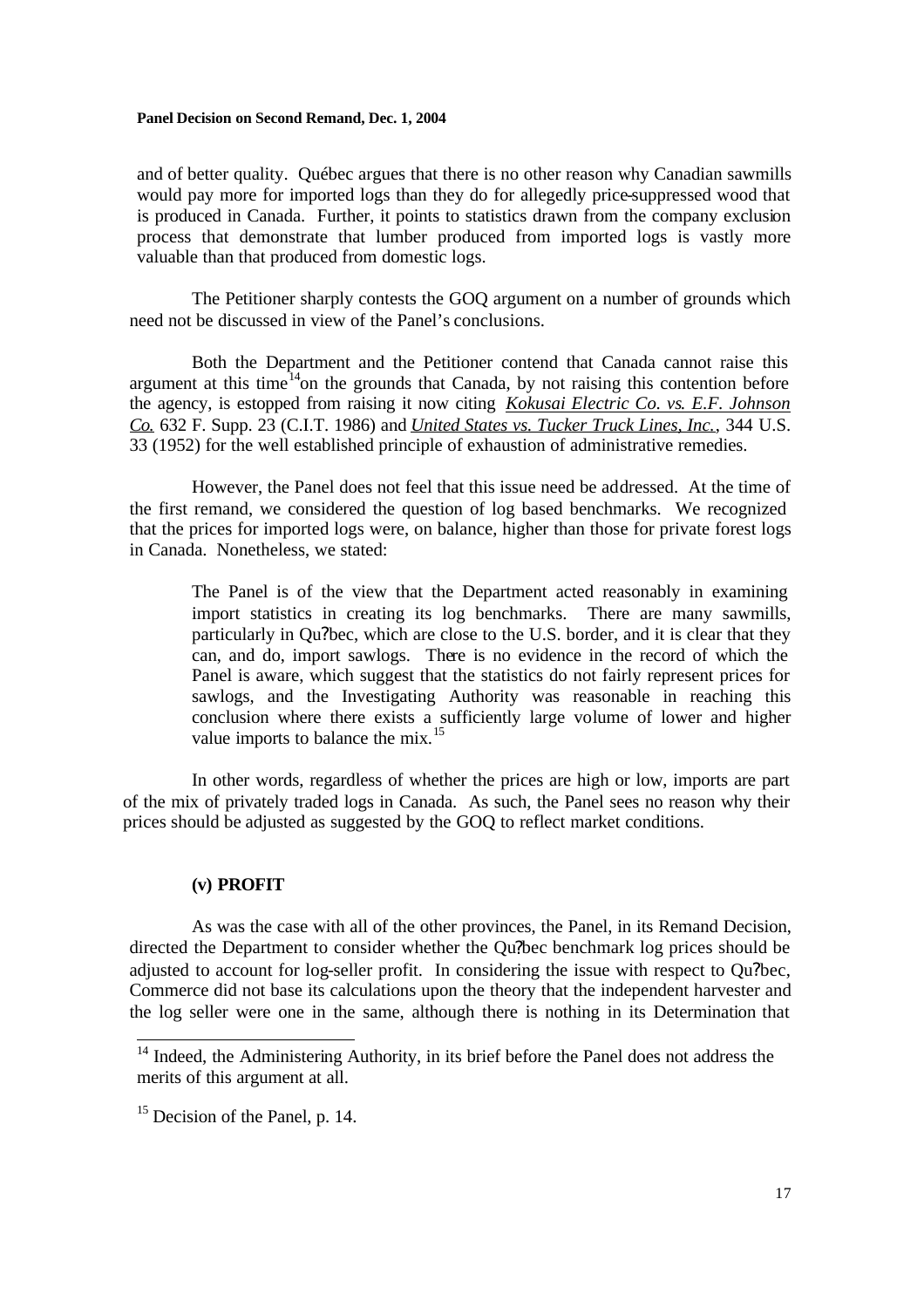would suggest that its thinking was otherwise. Rather, its stated methodology was to adopt the calculation used in the First Remand Determination for Alberta. Specifically, Commerce said that it was adopting the methodology urged by Canada in the first Remand, namely, to subtract from the weight-averaged domestic log price the costs for harvest and haul, and then subtract from that the price for private stumpage.<sup>16</sup>

The Investigating Authority's calculation yielded a negative figure, so that no allowance was made for profit in Ou?bec. While it would seem counterintuitive that log sellers would sell for a loss, the explanation is that instead of starting with a benchmark price of C\$39.66 (the number used in the calculation referred to in the footnote 16), the Department started with a private log price of C\$17.10, a figure lower than the figure used for private stumpage.  $17$ 

If we correctly understand Canada's complaint, the Department's methodology is flawed in that it adjusts only the private prices for profit, and not the blended benchmark prices, including both the Syndicate and Import prices.

The Coalition argues that it was improper for the Department to ignore the negative profit figure arrived at in its calculation. If the deduction of profit results in a negative, it logically follows that one of the input figures must be incorrect. Thus the Petitioner urges that the (negative) C\$2.64 be added to the Syndicate price, resulting in a higher benchmark (and presumably still not showing a profit). Indeed, the Coalition asks that the negative profit figure be added to the surrogate benchmark prices for the other provinces where Commerce applied the Québec result.

This Panel does not know what profit figure would have resulted if the Department had not failed to apply its own methodology. In order to determine market conditions in Canada, the Department started with two data bases, import statistics and private market prices, in order to arrive at benchmark domestic prices. Therefore, it was necessary, in order to arrive at an adjusted log-seller stumpage cost to compare with the Crown stumpage, to deduct harvesting costs and log-seller profit. But, to compare apples with apples, it was necessary to take the (blended) benchmark domestic log prices and deduct from that point, not to adjust only the Syndicate prices for profit. This was urged by Canada before the Department and also before this Panel, and the Department offers no explanation for its failure to properly implement its own methodology. The Investigating Authority is directed to do so.

 $\frac{16}{16}$  A footnote in page C-56 of Canada's case brief before this Panel, reads, in part:

<sup>…</sup>by deducting average hauling and harvesting costs for Québec's private forest (C\$39.66) and average private stumpage costs for the private forest (C\$18.57), a log seller profit of C\$11.23 could have been calculated.

<sup>&</sup>lt;sup>17</sup> Remand Calculation for Ouébec, attachment 4B, July 30, 2004.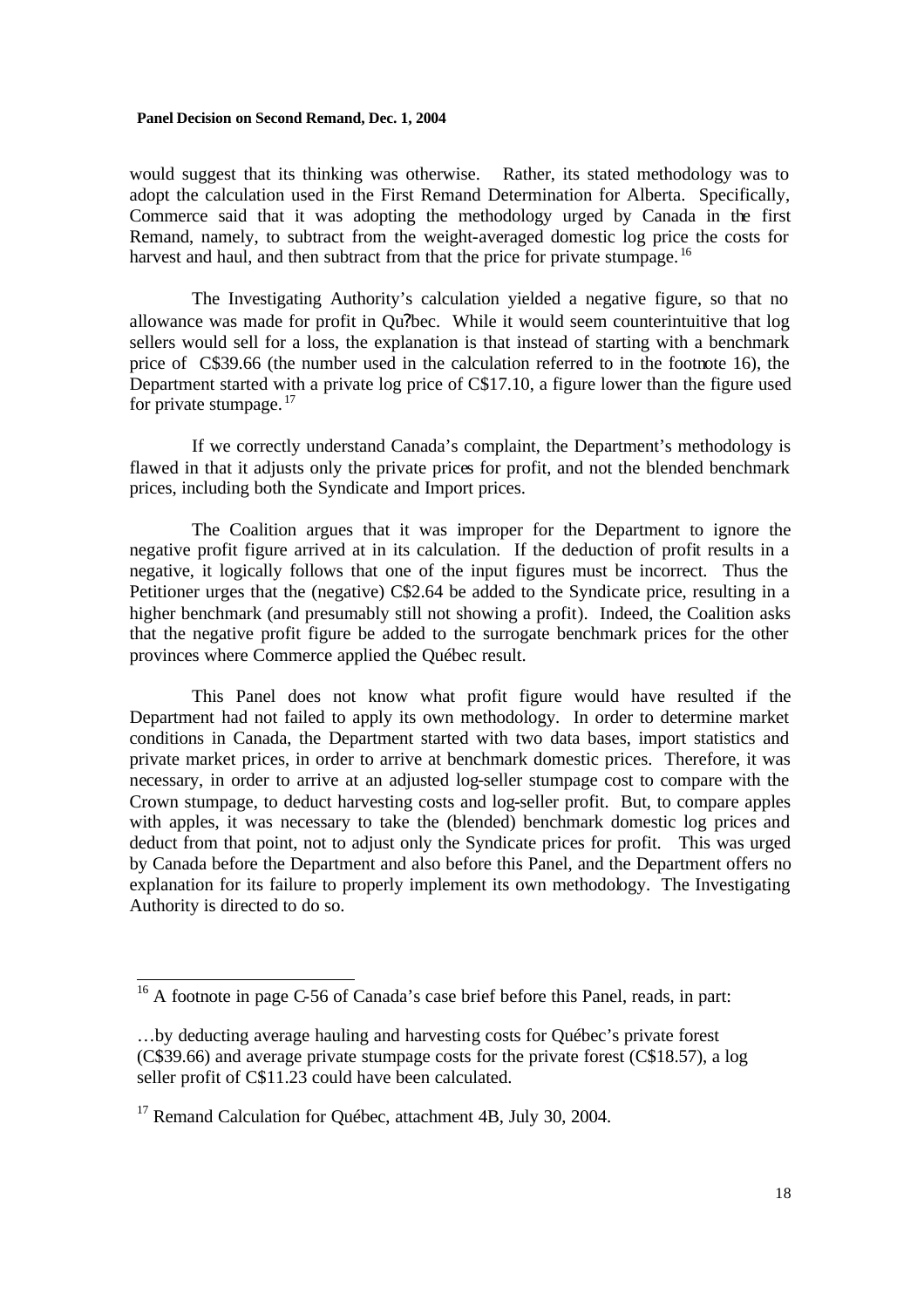Lastly, the Petitioner raises the question of the proper conversion factor to be used to convert Syndicate prices to cubic meters where the data is reported in other forms. The Department has asked for a remand to address this question, and the Panel remands for that purpose.

# **C. ONTARIO**

Commerce requested a remand to exclude from the Ontario benchmark listings for "pine" logs which were actually White Pine. As the source of these listings was the Sawlog Journal, they have been eliminated from the benchmark. The elimination of the Sawlog Journal was directed by the Panel, and Commerce complied with the Panel's directions.

The Panel also ordered the Department, after elimination of the Sawlog Journal quotations, to weight-average the import and KPMG domestic log sales information. This has also been done by the Department.

Also mandated by the Panel was the recalculation of the Ontario benchmark prices taking into account actual market conditions in Ontario. In the initial remand, the Investigating Authority had calculated separate benchmark prices for Spruce, Red and White Pine, and Other Conifer logs. However Ontario's stumpage programs group Pine, Fir, Spruce and Larch together (SPF), Red and White Pine together**,** and Hemlock and Cedar together. Inasmuch as almost 95% of Ontario's Crown harvest is SPF, the Panel found that the Department's breakdown did not reflect prevailing market conditions.

The Department followed our instructions and recalculated benchmarks for those groupings. Ontario complains, however, that Commerce did not correctly include Balsam Fir and Larch in the SPF benchmark, but rather included them in the Other Conifer category. Commerce agrees, and requests a remand to correct this error.

A second error, for which Commerce also request a remand, was the inclusion in the import statistics of an obvious clerical error in respect to an entry from China which grossly inflated the import benchmark.

The Panel had also directed the Department to examine the profit issue with respect to Ontario. But the Department refused to make such allowance.

The Department's reasoning in the Second Remand Determination on this issue is baffling. Commerce recognizes that prevailing market conditions in Ontario reflect that independent harvesters perform a service for a fee. The inescapable inference of this is that the log seller is not the harvester, but rather the owner of the timber. Again, the Panel agrees that any profit of the harvester is included in its fee, but that does not account for any profits earned by the seller.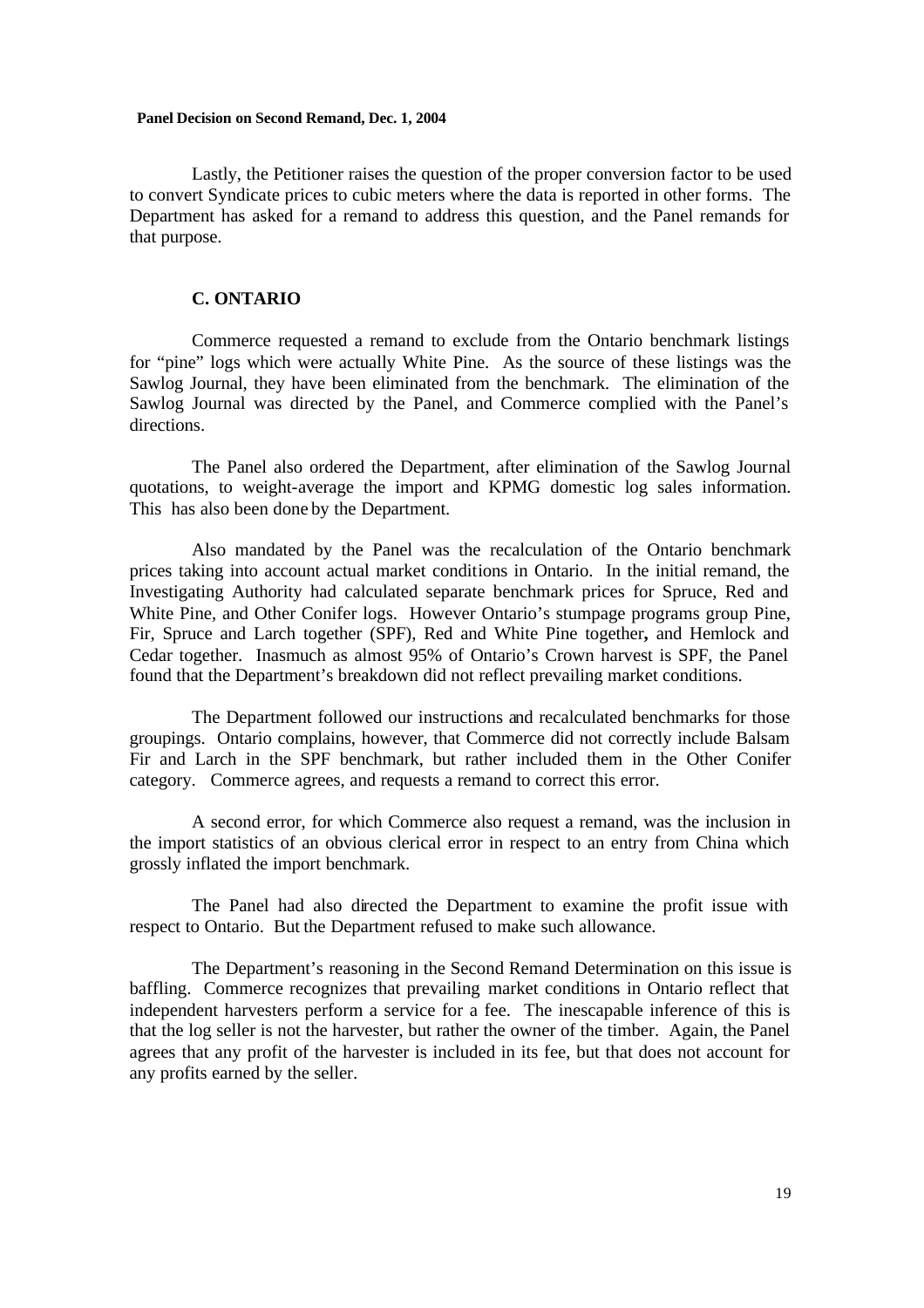The Remand Determination states:

…assuming *arguendo* that an additional adjustment should be considered, the Government of Ontario ("GOO") fails to provide any reason why Québec's profit figure of \$0.00 would not be an appropriate surrogate. <sup>18</sup>

 Likewise the Investigating Authority provides no reason why Qu?bec *is* an appropriate surrogate. On remand, if the Department still considers Qu?bec to be an appropriate surrogate, and if, for some reason, the Investigating Authority cannot measure log-seller's profit in Ontario, it is directed to explain this preference.

Another issue is raised by several Ontario parties. In its remand calculations, the Department found no benefit for the SPF category of logs. The benefit which was calculated was, therefore, attributable to the other two groupings. In fact, what the Department calculated was a negative benefit, i.e., it found private stumpage to be higher than Crown stumpage, but "zeroed" the difference.

The Ontario parties argue that prevailing market conditions call for the harvesting of all of the trees in a particular stand, so that the adequacy of remuneration must be determined with respect to the entire harvest. They point out that the issue of "zeroing" has been addressed by the World Trade Organization Appellate Body, and found impermissible. <sup>19</sup> The Department, for its part, contends that what is being asked for is an offset. The Statute, 19 U.S.C. Sec. 1677(6), in defining the "net countervailable subsidy" allows offsets only for (1) the deduction of application fees, deposits, or similar payments to qualify for a subsidy, (2) accounting for losses due to deferred receipt of a subsidy, or (3) the subtraction of export taxes, duties or other charges intended to offset the subsidy.

The Panel has already addressed the offset argument in its First Remand Decision in connection with the calculation of benchmark prices in British Columbia. In that decision the Panel concluded that addressing the prevailing market conditions in Canada, as requested by the Ontario parties and as ordered by this Panel, does not entail the application of an offset. When the Department considers the benchmarks for all species in Ontario, it must consider the *net* benefit, if any, accruing to all of the species.

Both the Ontario parties and the Petitioner urge the Panel to reject the use of log benchmarks entirely, Ontario asking that the Panel order to use the cost/revenue standard, and the Petitioner to order the use of cross-border benchmarks. The Panel has previously addressed these contentions, and, for reasons previously stated, will not accede to these petitions.

 $\overline{\phantom{a}}$ 

<sup>&</sup>lt;sup>18</sup> Second Remand Determination, p. 67.

<sup>19</sup> *Final Dumping Determination on Softwood Lumber from Canada,* Report of the Appellate Body, WT/DS264/AB/R, 11 August, 2004.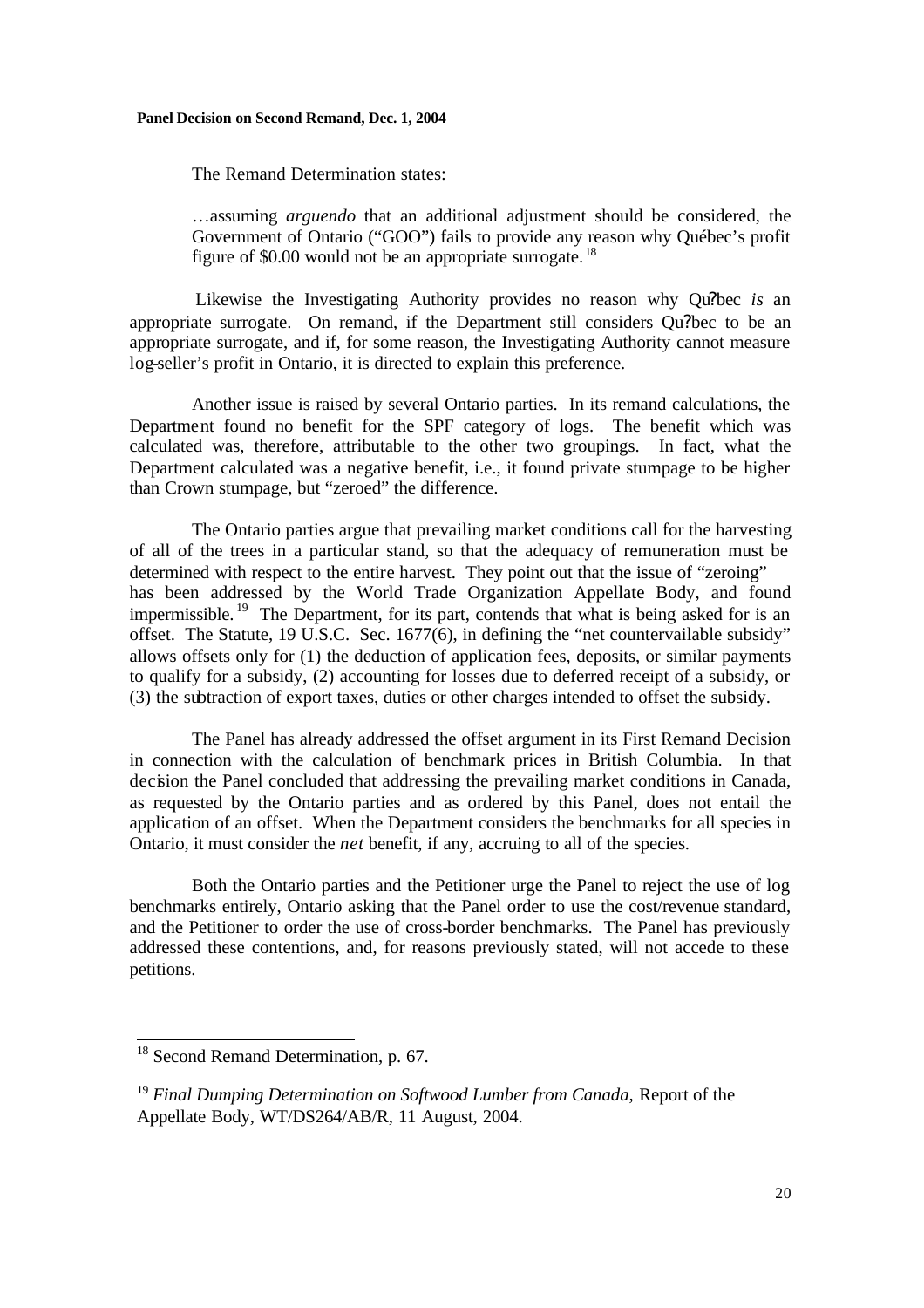### **D. BRITISH COLUMBIA**

### **(i) ACTUAL MARKET CONDITIONS**

Consistent with the governing statute, 19 U.S.C. § 1677(5)(E), in its Remand Decision of June 7, 2004, the Panel directed the Department to "recalculate the benchmark price for stumpage in British Columbia taking into account the *actual market conditions* that govern the sale of timber harvesting authority in that province, including the fact that Crown stumpage fees are charged for stands rather than for the individual species." (Panel Remand Decision, pp. 17-19, emphasis supplied.) The Panel observed that:

Species-specific pricing may well be an appropriate method for valuing stumpage and for constructing benchmark prices under tier three, but it is not necessarily the exclusive method for doing so. The Panel believes the statutory language directs the Department to determine third tier benchmarks in accordance with the market conditions that apply to the sale of the particular good at issue, which here is the authority to harvest standing timber which B.C. sells by the stand, not by the individual species. (*Id.*, pp. 18-19.)

The Panel's decision thus leaves the choice of methodology to the Department's discretion, provided that the methodology selected reflects the *actual market conditions* that govern the sale of timber harvesting authority in B.C. However, on the ground that only limited record evidence is available as a basis for recalculating the benchmark price for stumpage that would reflect actual market conditions in B.C., the Department chose to combine Coastal and Interior benchmark prices to develop a single log price benchmark for the entire province. The Panel does not accept this choice of methodology.

In its Remand Decision, the Panel found that "British Columbia has two distinctly different forest areas and, consequently, different species and markets." (Panel Remand Decision, p. 24.) Furthermore, the Panel, the Department, and the Petitioner have repeatedly acknowledged in this and in all prior lumber proceedings that prevailing market conditions are substantially different on the Coast and in the Interior. Thus in prior phases of this case, the Department consistently performed separate benefit calculations for the Coast and Interior because it recognized significant differences in market conditions as between the two regions.

In constructing its "single weight-averaged benchmark price" for B.C., the Department sought to achieve a benchmark price "for the entire Crown harvest that reflected the relative species mix in B.C., *i.e.*, a single B.C. stand value." (DOC Second Remand Determination, p. 11.)

The Department weight-averaged the prices obtained from three data sets – log prices and sales volumes from the Vancouver Log Market ("VLM") on the Coast, the Vernon Log Yard ("Vernon") in the Interior, and imports of "wood in the rough." Of the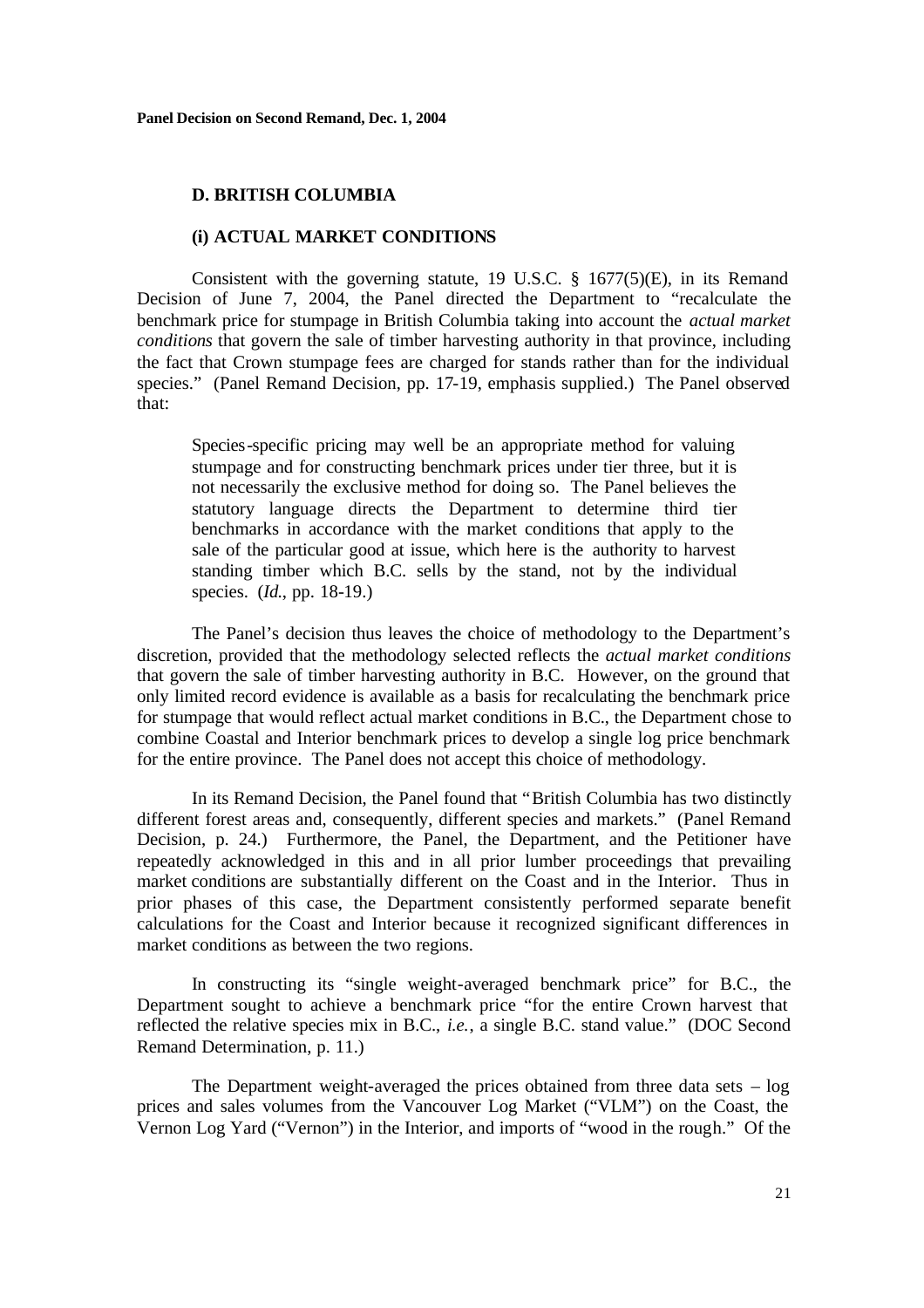three sources, the volume of log sales reported in the Coastal VLM dwarfs both the volume reported in Vernon and volume reported in the import price data. The Coastal VLM volume accounted for over ninety-eight percent (98%) of the total volume reported in the three data sets, whereas the Interior Vernon and import volumes each accounted for less than one percent (<1%) of the total. (*See* Second Remand B.C. Calculations Memo at B.C.-5, P.R. 18.) Thus, through this new alternative approach, the Department in effect used the higher Coastal VLM prices as the basis for the benchmark which was then used for the dramatically cheaper Interior stumpage. $20$ 

In addition, the Department in effect created an artificial value for Coastal and Interior species which reflects the weight average of sales prices and volumes reported for the Coast and for the Interior. For example, the Coast (VLM) Douglas-fir log price is \$105.31/m<sup> $\text{A}$ </sup>3, while the Interior (Vernon) price is \$47.88/m<sup> $\text{A}$ </sup>3 for the same species. Similarly, the Coastal hemlock log price is \$68.46/m<sup> $\lambda$ </sup>3, whereas the Interior price is \$33.09/m^3. When weight averaged according to volumes, the result is an artificial value for these species: VLM (Coast) volumes were  $1.476,200/m^2$  and  $1.932,713/m^3$ , for Douglas Fir and Hemlock respectively, whereas Vernon (Interior) volumes were  $6,431/m^3$  and 1,044 m<sup> $3$ </sup>, for Douglas Fir and Hemlock respectively.

 In its Remand Decision the Panel upheld the Department's decision to use import data as well as Vernon data for constructing the Interior benchmark even though there was no information concerning the destination of log imports to B.C. We stated that "it might not be unreasonable to double-count the imports and then weight-average the results." This would permit the Department to double-count the import data and to use this data in constructing separate benchmarks for both the Coast and Interior. However, we view as arbitrary and not supported by substantial evidence the Department's decision to construct "single weight-averaged benchmark price" for B.C.

The Panel reaffirms its earlier decision directing the Department to recalculate the benchmark price for B.C. stumpage taking into account the *actual market conditions* that govern the sale of timber harvesting authority in British Columbia, including the fact that stumpage fees are charged for stands rather than for the individual species. When doing so, it must perform separate benefit calculations for the Coast and for the Interior using the data available for each.

# **(ii) ADDITIONAL ISSUES CONCERNING B.C. BENCHMARKS**

Canada raises two issues that would become relevant should the Panel accept the Department's "single weight-averaged benchmark price" for B.C. These issues are (a) to require the Department to calculate a separate benchmark for Coastal Sitka Spruce, and

 $\frac{20}{20}$  For example, Canada observes that spruce on the Coast is largely Sitka spruce, whose high value is reflected in its average VLM price: \$122.76/m<sup>o</sup>3, whereas spruce in the Interior is largely Engelmann spruce, a much lower value species, as reflected in its Vernon price of \$51.34/m^3. (*See* Second Remand B.C. Calculations Memo at B.C.-7, P.R. 18.)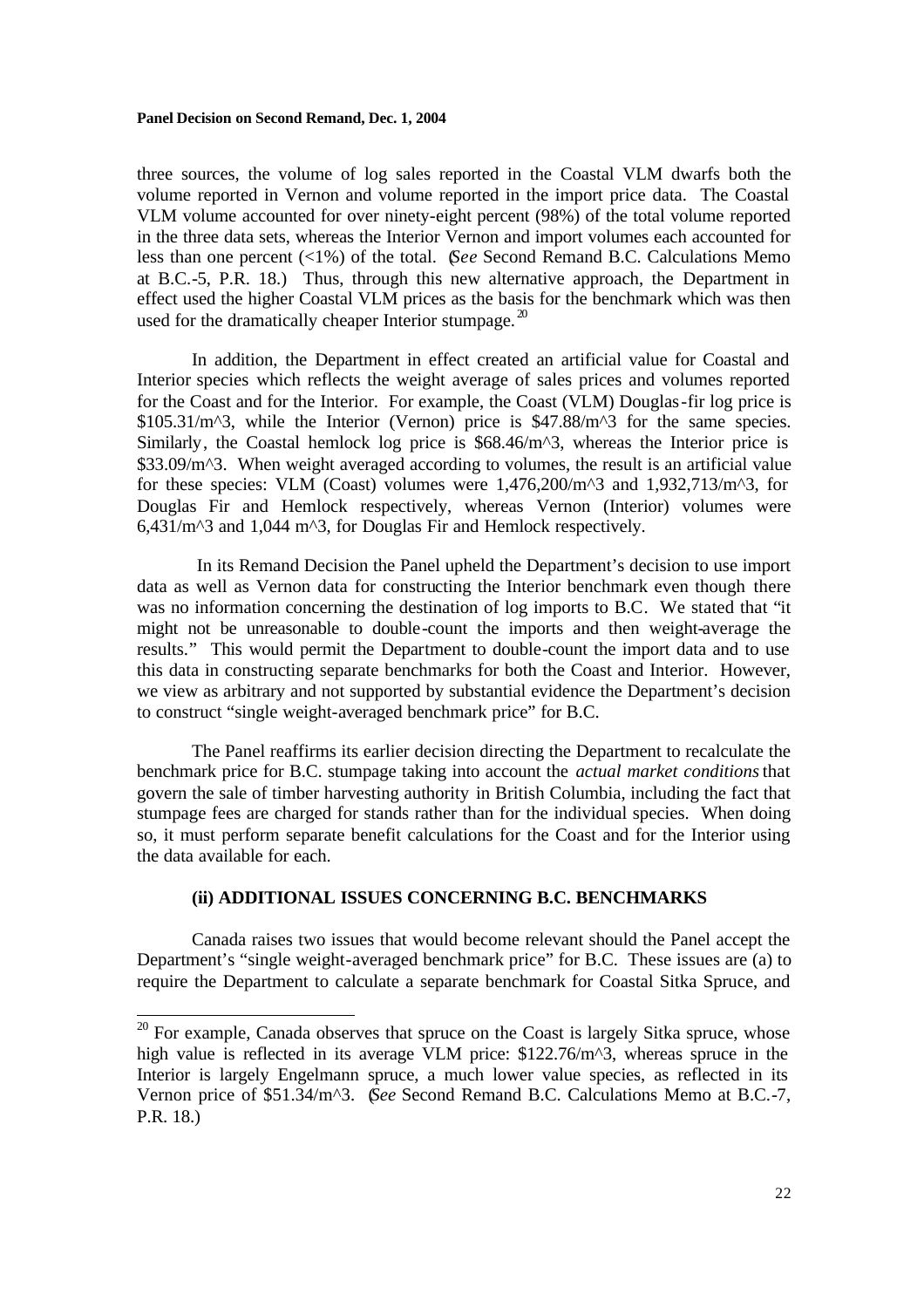(b) to weight-average species prices by the volume of logs in the benchmark rather than by the harvest volume of each species when it calculates single benchmark prices for SPF and Douglas Fir, which the Department has based on harvest volume. It is not necessary for the Panel to address these two issues since the Panel has already determined not to accept the Department's "single weight-averaged benchmark price" for B.C.

The Petitioners argue that the Department incorrectly weighted Coast and Interior logs-to-sawmills percentages when calculating a single province-wide logs-to-sawmills figure. It is similarly not necessary for the Panel to address this issue since the Panel has already determined not to accept the Department's "single weight-averaged benchmark price" for B.C.

# **(iii) THE DEPARTMENT'S COMPARISON OF A BENCHMARK PRICE BASED ON SAWLOGS WITH B.C. STUMPAGE RATES FOR ALL LOGS**

Canada argues that the Department's comparison of a benchmark price based on sawlogs with B.C. stumpage rates for all logs, including lower value logs not used to produce lumber, inflated the alleged subsidy rate for B.C. and is inconsistent with the Department's first remand determination methodology.

### We disagree.

The Department's decision to compare the market-determined benchmark price for sawlogs with stumpage prices actually charged for all Crown logs sent to sawmills is not unreasonable because the Department's calculation accounts for the actual stumpage fees charged on all logs that actually enter sawmills, that is, all logs that "hit the blade" in sawmills. The Crown does not charge different stumpage rates for the different grades of logs harvested. Therefore, it was not unreasonable for the Department to use the actual stumpage price paid by sawmills for all the Crown softwood logs that they received.

Therefore the Panel affirms the Department's decision to compare the marketdetermined benchmark price for sawlogs with the Crown stumpage actually charged for all Crown logs sent to sawmills.

# **(iv) THE BENCHMARK FOR DOUGLAS FIR**

In its June 7, 2004 Remand Decision the Panel concluded that if the three largest B.C. importers of Douglas Fir during the period of investigation were proven not to be lumber producers, the Department would not have substantial evidence to support its use of the Douglas Fir benchmark. (Panel Remand Decision, p. 25.)

In its Second Remand Determination, the Department determined that two of the three largest B.C. importing companies at issue - Fraserwood Industries and Heatwave Technologies - are "in fact" lumber producers. DOC Second Remand Determination, p. 16.) This Panel does not find the Department's determination unreasonable.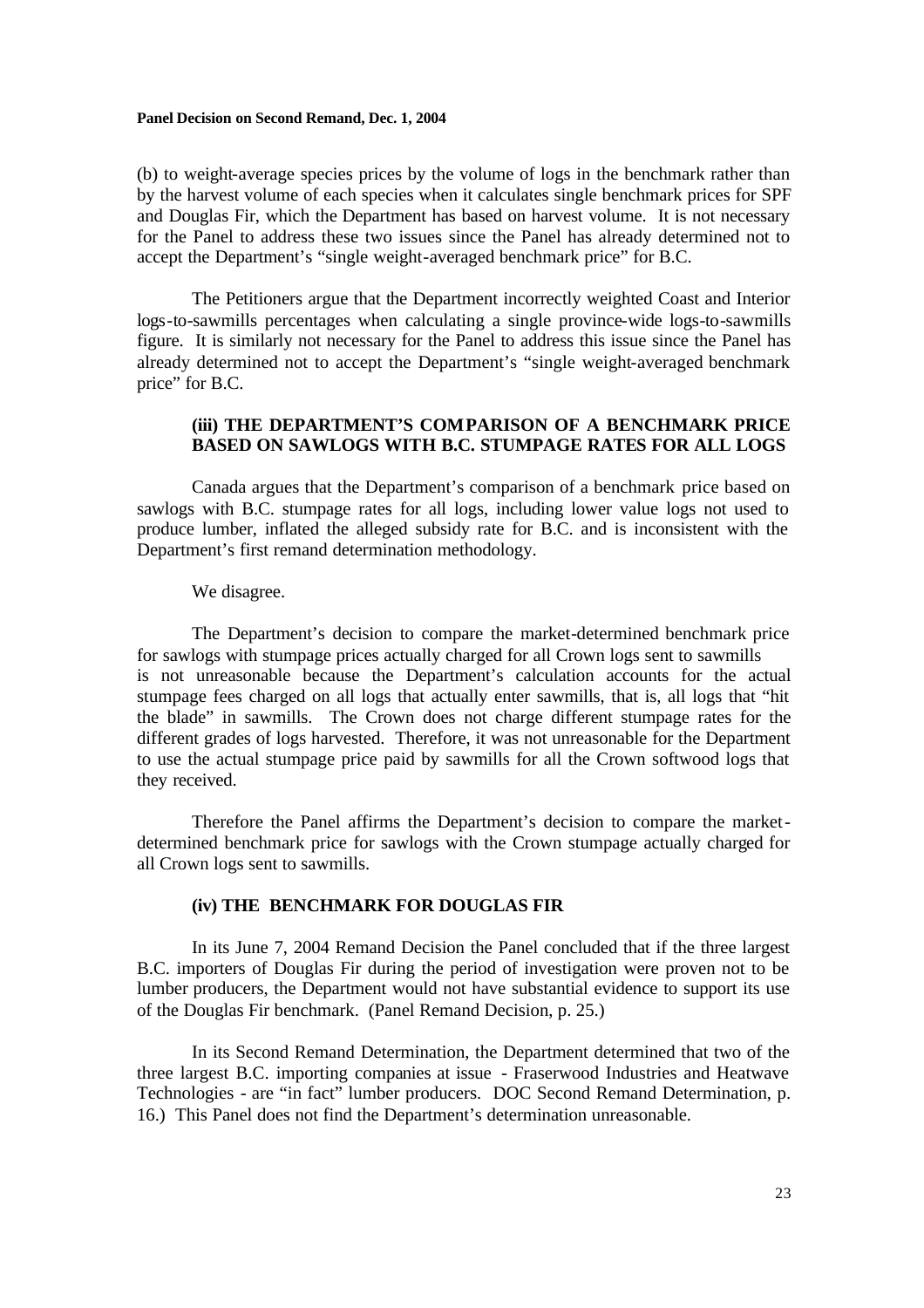The Department argues that even though the Government of B.C. presented evidence demonstrating that one of the three largest importing companies – Bell Pole Company – has no sawmill facility, it did not present similar evidence to prove that the other two importing companies do not have sawmill facilities. Their dry kiln operator status can reasonably point to their participation in the softwood lumber production process because that kiln-drying is an essential stage in the production of lumber. Furthermore, the absence of these two firms from the B.C. Mill List does not imply that they are not sawmill facilities or that they are not involved in the production of softwood lumber. The B.C. Mill List has a disclaimer stating that not all mills responded to the questionnaire and that the Mill List does not include remanufacturing plants.

Finally, the record does not contain company-specific import volumes or values. In the absence of such company specific information, the Department was not unreasonable in determining that Douglas Fir import prices are reflective of the market prices of logs used to produce softwood lumber, or in continuing to use those import prices in its benchmark calculations. The Panel affirms the Department's determination to include import prices for Douglas Fir in its benchmark calculations for B.C.

# **(v) WHETHER CROWN AND PRIVATE TIMBER ARE USED IN EQUAL PROPORTIONS TO PRODUCE LUMBER**

The Petitioners allege that the Department incorrectly assumed in its Second Remand Determination, as it had in prior determinations, that Crown and private timber are used in equal proportions to produce lumber.

The Panel does not address this issue owing to the failure of Petitioners to exhaust administrative remedies. *See Sandvik Steel Co. v. United States*, 164 F.3d 596, 599 (Fed. Cir. 1998), *quoting*, *inter alia*, *United States v. L.A. Tucker Truck Lines, Inc.*, 344 U.S. 33, 37 (1952). The Petitioner failed to raise this argument before the Department during the underlying investigation. Judicial relief for a supposed or threatened injury will not be granted unless available administrative remedies have been exhausted.

### **E. MANITOBA AND SASKATCHEWAN**

The Department, at the time of the First Remand Determination, asked for a remand to adjust harvesting costs in both Manitoba and Saskatchewan. There is no issue raised by the Canadian parties in this regard at this time.

The Panel remanded for consideration of two issues. First, Commerce was instructed to recalculate for both provinces without the inclusion of import prices, and second, as with all provinces, to consider the issue of log-seller profit. As there was no data available as to private log sales in either province, the Department constructed a surrogate benchmark from data in the other boreal provinces.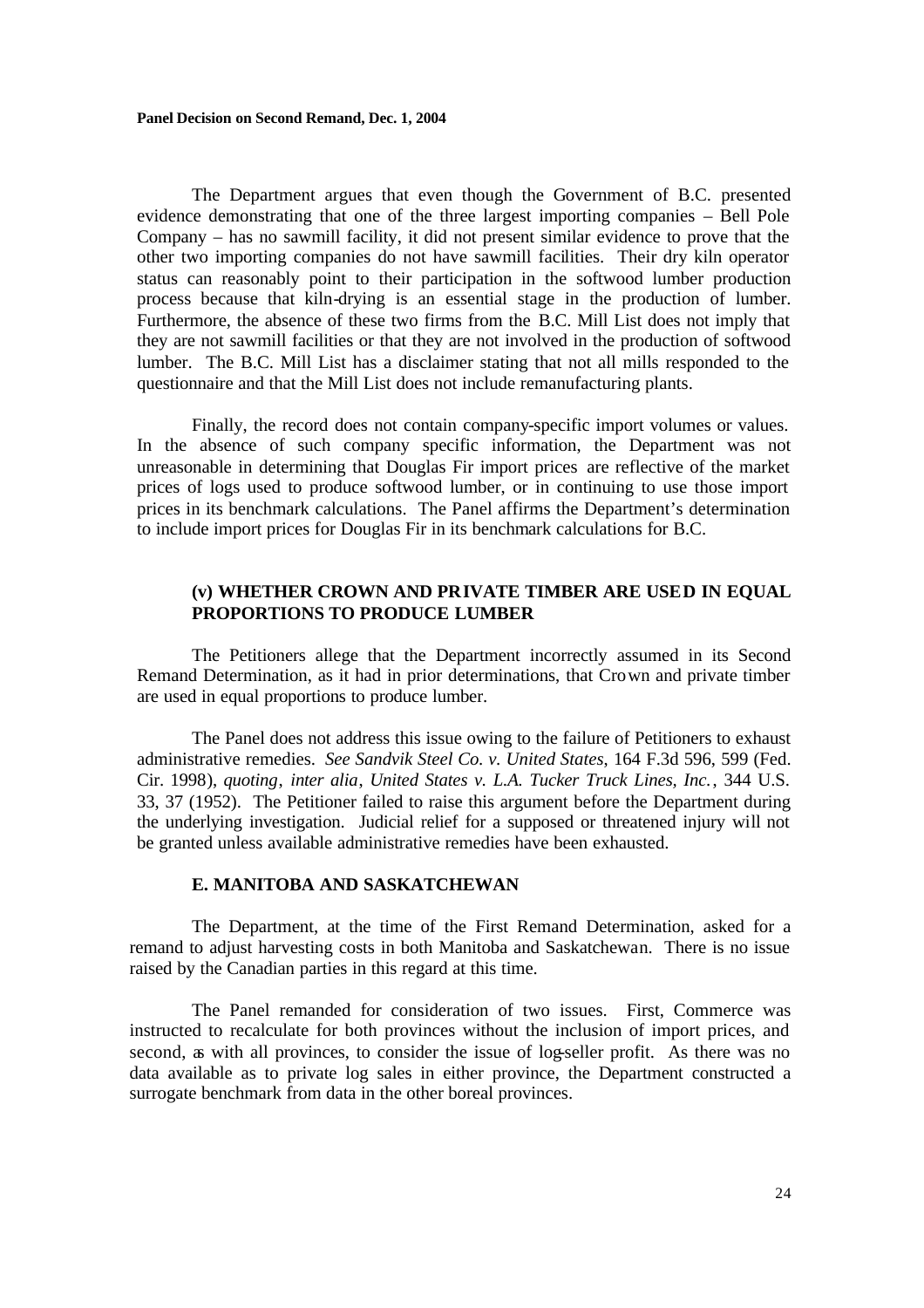Included in the surrogate benchmark was the very import data which the Panel had instructed Commerce not to use. The Department suggests in its determination that the Panel objected to the use of these few shipments on the grounds that they were very small, and that our opinion can be read to permit their inclusion in the benchmark. The Panel did not object on the grounds that the shipments were small. We concluded that there was no substantial evidence to support their use. There still is no substantial evidence, and our opinion cannot be read to permit their inclusion.

The Department did not separately consider the question of profit in either of these provinces, as there was no data concerning private log sales. Any revisions in the provinces forming the surrogate benchmarks will necessarily address this issue.

### **F. BOIS OMEGA**

# **1. IF THERE IS NO INCREASE IN QUÉBEC'S OR ONTARIO'S BENCHMARK PRICES**

In its Second Remand Determination the Department determined that among other companies, Bois Omega received zero or *de minimis* benefits during the POI and is therefore eligible for exclusion from the order. (DOC Second Remand Determination, pp. 25-26.) There being no objection to this determination, the Panel need not make any determination and no remand is necessary.

# **2. IF THE DEPARTMENT'S BENCHMARK CALCULATIONS RESULT IN A HIGHER BENEFIT FOR QUÉBEC OR ONTARIO**

In the event of a higher benefit calculation for Québec and/or Ontario both Bois Omega and the Department have requested a remand to exclude additional sales that might erroneously be attributed to Bois Omega. There being no objection to this remand request, the Panel affirms the Department's decision to exclude such additional sales and thereby confirms Bois Omega's status as a company potentially eligible for exclusion from the order.

# **V. REMAND ORDERS**

- (1) The Department is directed to reinstate the C\$3.46 profit figure in computing the log-seller profit in Alberta.
- (2) The Department is directed to include in the Qu?bec benchmarks the volume of logs for which the Synd icate data does not indicate prices, or to explain why it should not do so, or why it cannot do so.
- (3) The Department is directed to adjust the Qu?bec benchmarks by deducting log-seller profit from both the import and Syndicate prices.